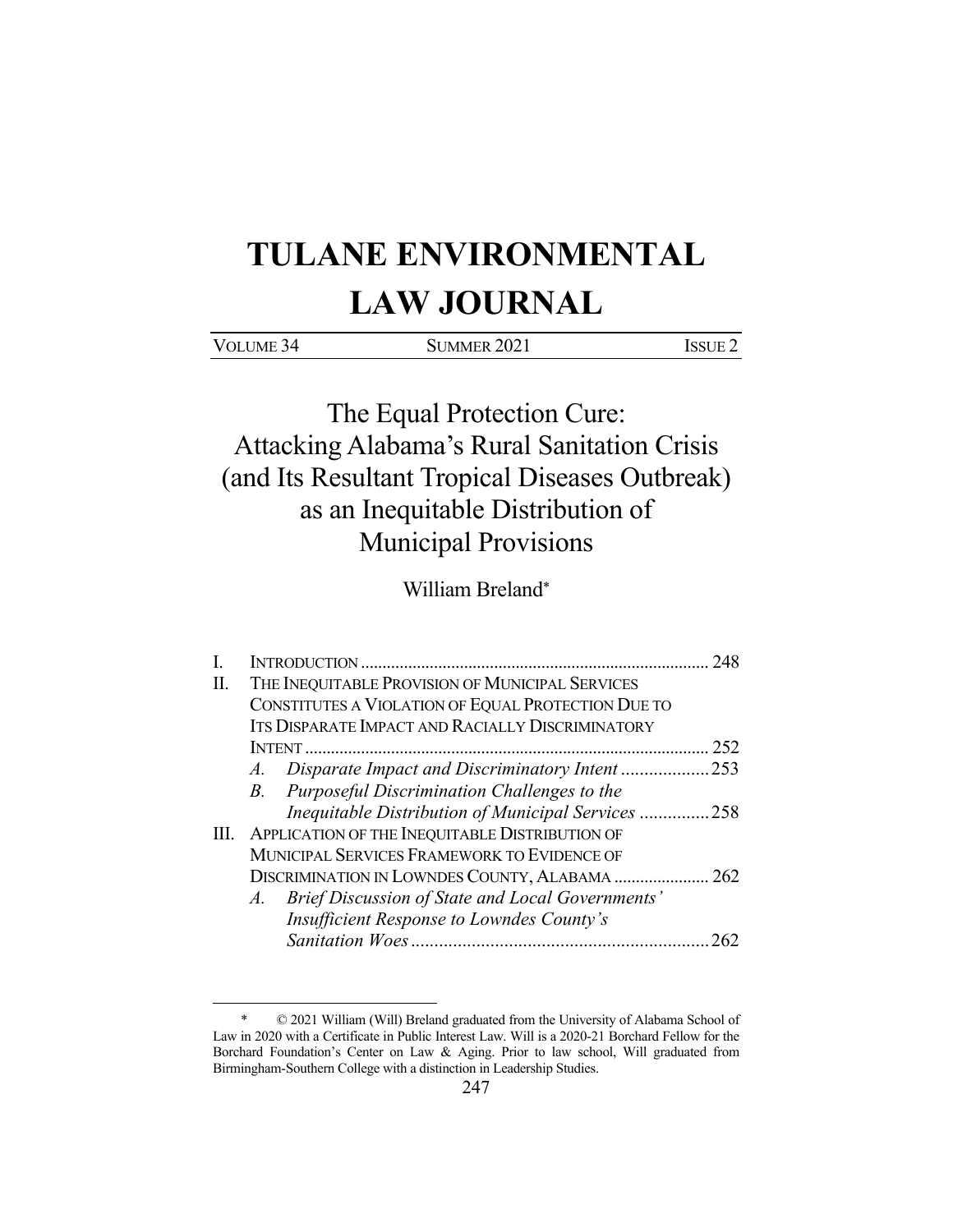| B. Application of Evidence to the Johnson v. City of<br>IV. IN THIS CASE, THE STATE OF ALABAMA AND LOWNDES<br>COUNTY CANNOT WITHSTAND STRICT SCRUTINY  269 |
|------------------------------------------------------------------------------------------------------------------------------------------------------------|

## I. INTRODUCTION<sup>1</sup>

 An eight-year-old child in Fort Deposit, Alabama, sits on the stoop of a mobile home.<sup>2</sup> Immediately below the boy's feet, a battered white pipe ran from the base of the home, across the yard, and deposited its contents, a stream of raw sewage, into a brush of trees.<sup>3</sup> Elsewhere in this small Alabama county, a senior citizen lives in a home with her daughter and grandchildren.4 Despite paying a sewage fee, raw sewage emanates from the area where their house sits.<sup>5</sup> Photographs taken by researchers capture the perverse ordinariness of the scene: a child's basketball rests in a puddle of human waste; a vegetable garden is planted some fifty feet from effluent discharged from within the residence.<sup>6</sup> Similar scenes are tragically common in this region of Alabama, located southwest of Montgomery.<sup>7</sup> In fact, the Alabama Department of Public Health found that between forty

 <sup>1.</sup> While this Article does not cite to the author's personal experience, narrative devices are employed to provide context to a uniquely human tragedy. It is the position of the author that more legal scholarship should contain narrative elements in order to humanize the effects of laws. For a more detailed discussion of this topic, *see* Jean C. Love, *The Value of Narrative in Legal Scholarship and Teaching*, 2 J. GENDER RACE &JUST. 87, 92 (1998); *see also* Richard A. Matasar, *Storytelling and Legal Scholarship*, 68 CHI.-KENT L.REV. 353, 356 (1992).

 <sup>2.</sup> *See* Ed Pilkington, *Hookworm, a Disease of Extreme Poverty, is Thriving in the U.S. South. Why?*, THE GUARDIAN (Sept. 5, 2017), https://www.theguardian.com/us-news/2017/sep/05/ hookworm-lowndes-county-alabama-water-waste-treatment-poverty [https://perma.cc/KS8R-4FZN].

 <sup>3.</sup> *See id.*

 <sup>4.</sup> *See* Duke Franklin Humanities Institute, *Catherine Flowers—America's Dirty Secret: Living Amongst Raw Sewage*, YOUTUBE (Dec. 9, 2014), https://www.youtube.com/watch?time\_ continue=89&v=kSFEB\_2jqQI.

 <sup>5.</sup> *See id.*

 <sup>6.</sup> *See id.*

 <sup>7.</sup> *See* Lyndsey Gilpin, *The Rural South's Invisible Public Health Crisis*, SOUTHERLY (July 5, 2018), https://southerlymag.org/2018/07/05/the-rural-souths-invisible-public-health-crisis/ [https://perma.cc/3CGD-MZ7X].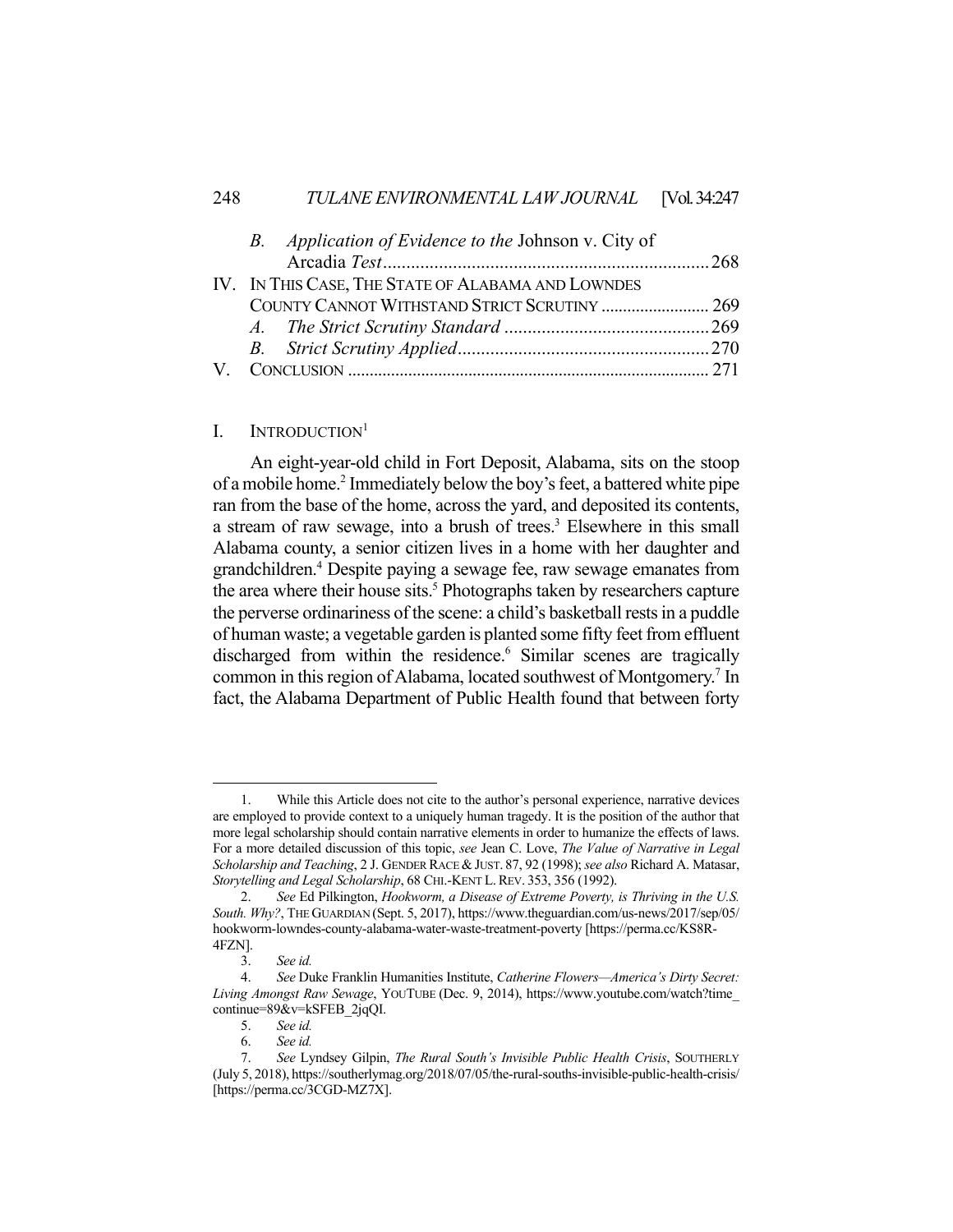and ninety percent of Lowndes County households lack adequate sanitation.<sup>8</sup>

 Furthermore, as a result of residents' constant exposure to human waste,<sup>9</sup> hookworm—a tropical disease once thought eradicated from the developed world—abounds among the population.<sup>10</sup> The disease, while not deadly,11 causes iron deficiencies, the stunting of physical development,<sup>12</sup> and cognitive delays in children.<sup>13</sup> The lack of adequate

 10. According to the Centers for Disease Control, "An estimated 576-740 million people in the world are infected with hookworm. . . . Hookworm, *Ascaris*, and whipworm are known as soil-transmitted helminths (parasitic worms). Together, they account for a major burden of disease worldwide." *Parasites–Hookworm*, CTRS. FOR DISEASE CONTROL & PREVENTION, https://www.cdc.gov/parasites/hookworm/index.html [https://perma.cc/ZY7U-PSKM?type= image] (last visited Dec. 3, 2019). Additionally, "Necator americanus is the major hookworm species in the Americas. Transmission requires fecal contamination of soil and dermal penetration of human hosts. Conditions for larval survival, include moist and temperate environments. These soil-transmitted helminths are mainly found in areas where sanitation and hygiene are poor, most commonly in resource-limited countries." McKenna, *supra* note 9.

 11. *The Clean Water State Revolving Fund: How Federal Infrastructure Investment Can Help Communities Modernize Water Infrastructure and Address Affordability Challenges Hearing Before the Comm. on Transp. and Infrastructure Subcomm. on Water Res. and Env't*, 116th Cong. 26 (2019) (testimony of Catherine Coleman Flowers, Witness) ("Hookworms are not deadly, but can cause delays in physical and cognitive development in children.")

12. *See* McKenna, *supra* note 9.

 13. One of the authors of the previously cited 2017 study "Human Intestinal Parasite Burden and Poor Sanitation in Rural Alabama," Professor Rojelio Mejia of the National School of Tropical Medicine at Baylor College of Medicine stated in an interview that the disease is particularly insidious in that, despite causing developmental delays in children, it does not manifest many other discernable symptoms. Furthermore, Mejia cited the adverse physical and cognitive effects of the disease as "contribut[ing] to the cycle of poverty." *See* Lyndsey Gilpin, *In Rural Africa, Lessons for the U.S. South About Eradicating Poverty-Related Diseases*, The Montgomery Advertiser (Aug. 30, 2018), https://www.montgomeryadvertiser.com/story/news/local/solutionsjournalism/2018/08/30/rural-south-wastewater-infrastructure-lessons-learn-rural-africa-

eradicating-poverty-related-disease/1108809002/ [https://perma.cc/8N6H-X3W3?type=image]. Further, "[d]iseases of poverty facilitate the cycle of poverty in that they decrease earning ability and economic productivity." Lawrence O. Gostin, *Meeting Basic Survival Needs of the World's Least Healthy People: Toward a Framework Convention on Global Health*, 96 Geo. L.J. 331, 339

 <sup>8.</sup> *See Alabama Rural Poverty and the Basic Human Right to Water and Sanitation is Subject of United Nations Inquiry*, EQUAL JUSTICE INITIATIVE (Mar. 3, 2011), https://eji.org/news/ united-nations-investigates-water-and-sanitation-in-rural-alabama [https://perma.cc/482D-54L7? type=image].

 <sup>9.</sup> Megan L. McKenna & Shannon McAtee, et al., *Human Intestinal Parasite Burden and Poor Sanitation in Rural Alabama*, 97 AM. J. TROP. MED. & HYGIENE 1623, 1623 (2017) ("We found that, among [the sample size], 42.4% reported exposure to raw sewage within their home, and from [the sample set] stool samples . . . 34.5% tested positive for *N. americanus* [(hookworm)] . . . 7.3% for *Strongyloides stercoralis* . . . and 1.8% for *Entamoeba histolytica*. Stool tested positive for *N. americanus* contained low levels of parasite DNA (geometric mean 0.0302 fg/μL). Soil studies detected one (2.9%) *Cryptosporidium* species, and *Toxocara* serology assay detected one (5.2%) positive in this population. Individuals living in this high-risk environment within the United States continue to have stool samples positive for *N. americanus*. Gastrointestinal parasites known to be endemic to developing countries are identifiable in American poverty regions.").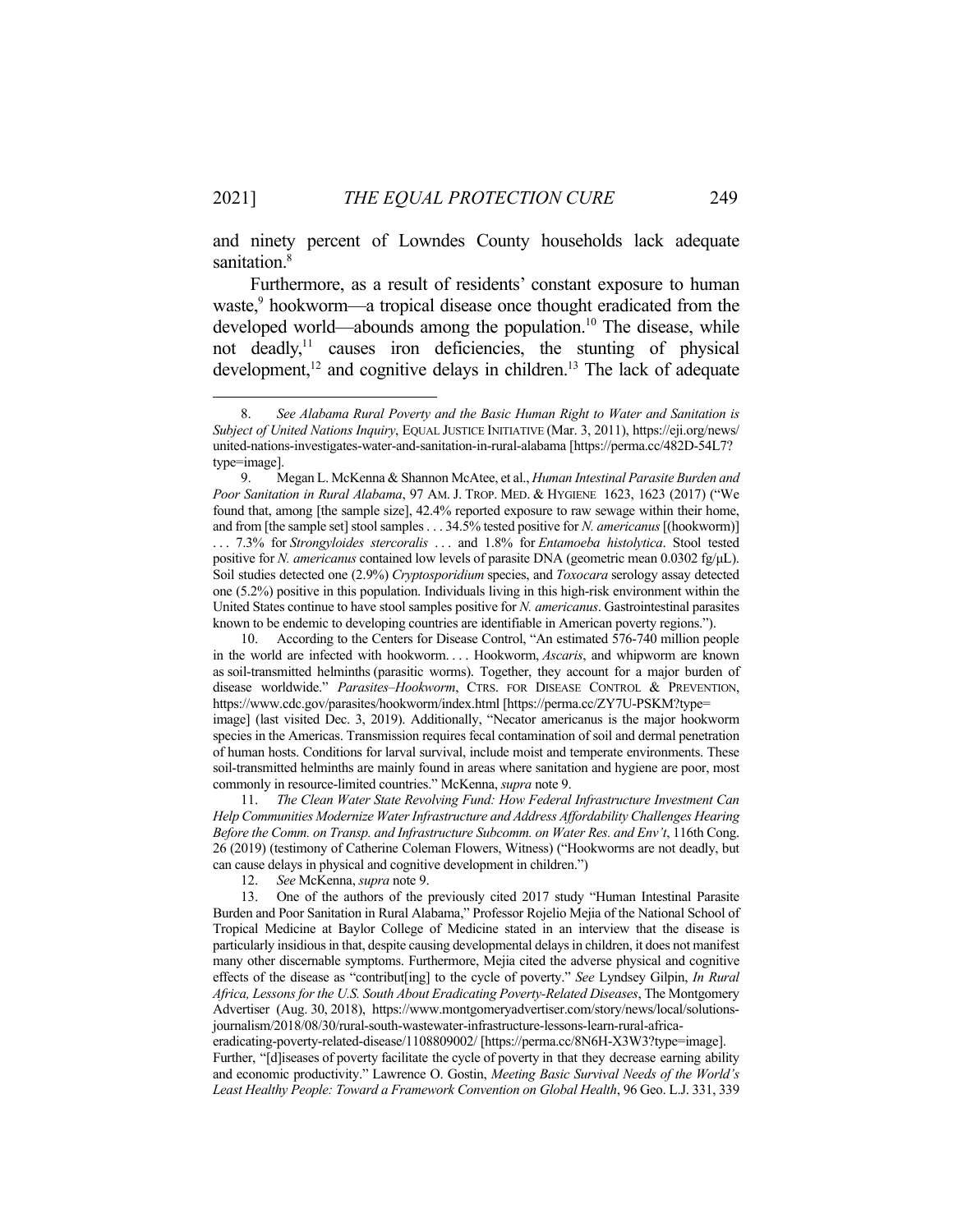utilities, and the consequential infections of parasitic hookworms, should be looked upon with particular concern as Black citizens are disproportionally affected.<sup>14</sup> The presence of such a disparity led to a factfinding mission from the United Nation's Special Rapporteur on Extreme Poverty and Human Rights,<sup>15</sup> which concluded, in part:

In Alabama, I saw various houses in rural areas that were surrounded by cesspools of sewage that flowed out of broken or non-existent septic systems. . . But since the great majority of White folks live in the cities, which are well served by government built and maintained sewerage systems, and most of the rural folks in areas like Lowndes County, are Black, the problem doesn't appear on the political or governmental radar screen.<sup>16</sup>

These stark depictions illustrate the importance of a particular subcategory of the national environmental justice effort: ensuring Americans' access to equitable sanitation services. Lowndes County is not the sole example of extreme disparities in sanitation services in Alabama<sup>17</sup> or the United States

<sup>(2008).</sup> Such a public health crisis may be a rather extreme example of the challenges contemplated by Dr. Martin Luther King in one of his late speeches. *See* Martin Luther King, Jr., Local 1199 Salute to Freedom: The Other America (Mar. 10, 1968), available at https://www.crmvet.org/ docs/otheram.htm [https://perma.cc/C86C-7WEZ?type=image]. For a discussion of *The Other America*'s contemporary relevance, *see* Danya Bowen Matthew, *"Lessons from 'The Other America" Turning a Public Health Lens on Fighting Racism and Poverty*, 49 U. Mem. L. Rev. 229, 240 (2018) ("Even before it became popular to say, Dr. King realized that "Place Matters," and he addressed the multiple reasons that one's zip code is a more important determinant of health than one's genetic code . . . [C]oncentrated poverty exposes people to increased environmental pollution, violence, and excessive and disparate policing, while disproportionately limiting their access to healthy food, recreational spaces, educational opportunity, and positive social networks.").

 <sup>14.</sup> Catherine Coleman Flowers & Peter Hotez, *How Poverty and Disease Is Impacting Human Rights in the South*, THE HILL (Mar. 5, 2018, 2:45 PM), https://thehill.com/opinion/energyenvironment/376798-how-poverty-and-disease-is-impacting-human-rights-in-the-american [https://perma.cc/B9HK-URLR?type=image].

 <sup>15.</sup> Marc Silver & Nadia Whitehead, *The U.N. Looks at Extreme Poverty in the U.S., From Alabama to California*, NPR (Dec. 12, 2017, 3:56 PM), https://www.npr.org/sections/goatsand soda/2017/12/12/570217635/the-u-n-looks-at-extreme-poverty-in-the-u-s-from-alabama-tocalifornia [https://perma.cc/3Q9Z-JUVE?type=image].

 <sup>16.</sup> Press Release by Phillip Alston, United Nations Special Rapporteur on extreme poverty and human rights, United Nations Human Rights Office of the High Commissioner, Statement on Visit to the USA, (June 22, 2018), https://www.ohchr.org/EN/NewsEvents/Pages/ DisplayNews.aspx?NewsID=22533 [https://perma.cc/BH3U-EWJJ]

 <sup>17.</sup> For example, Wilcox County has experienced sanitation woes. THE ALA. CTR. FOR RURAL ENTER., FLUSHED & FORGOTTEN: SANITATION & WASTEWATER IN RURAL CMTYS. IN THE UNITED STATES 19 (2019) ("Approximately 70% of Wilcox County, Alabama, is Black. The County faces a sanitation crisis linked to poverty and the environment. One 2016 study indicates that approximately 90% of residents have unpermitted sewage systems, overwhelmingly comprised of straight pipes. Decades of failing septic systems and the use of straight-piping have led to the persistence of hookworm in Wilcox. It is estimated that 550,000 gallons of raw sewage from Wilcox County enters the Alabama River watershed every day."). Additionally, the town of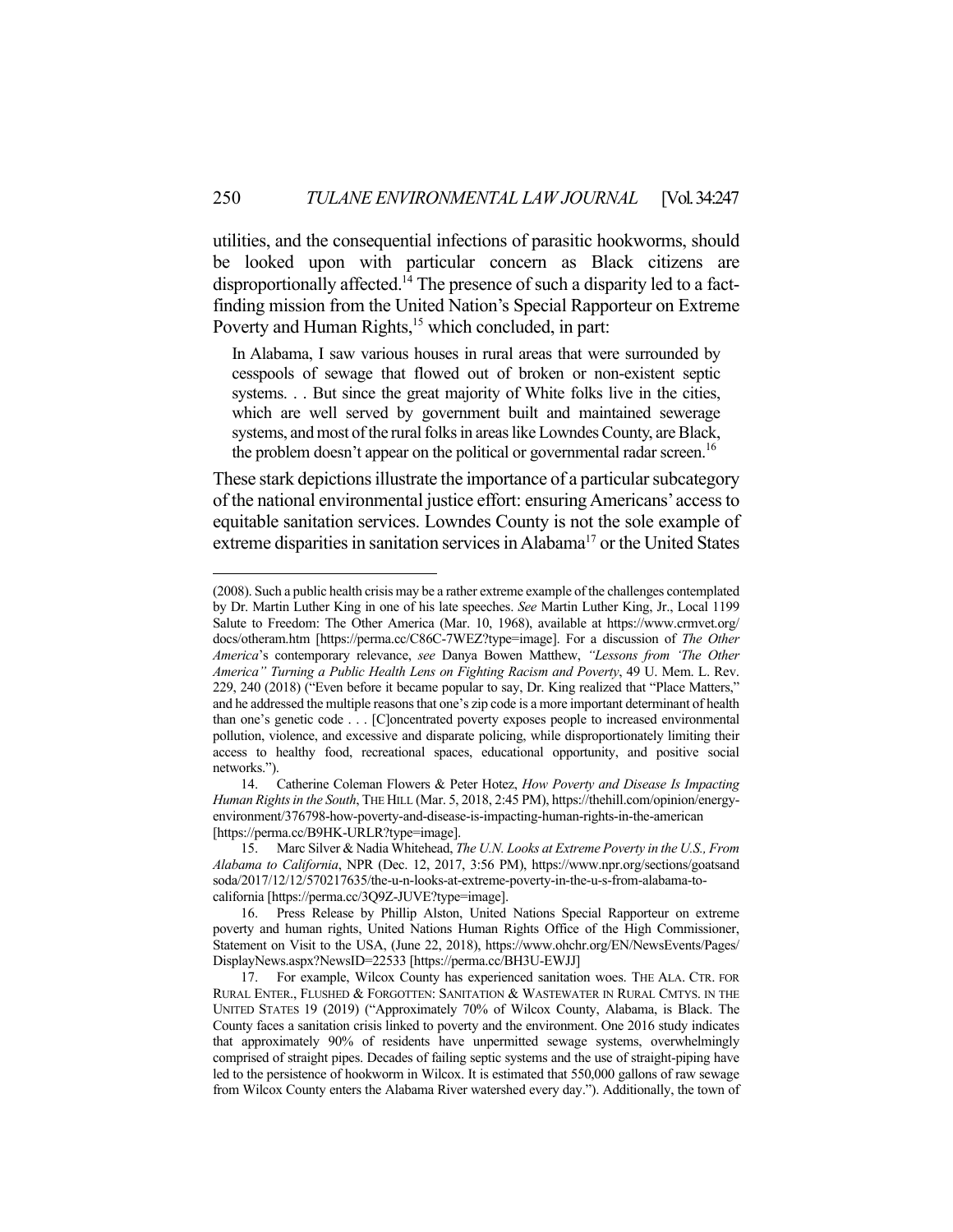at large, $18$  but it presents a particularly instructive case study in the sanitation service gaps between poor minority populations and their nearby white counterparts.<sup>19</sup>

 In response to the glaring needs of the area, the non-profit environmental litigation organization Earthjustice<sup>20</sup> and the Alabama Center for Rural Enterprise filed suit against the state of Alabama and Lowndes County and alleged that the entities' inaction in alleviating the problem constituted racial discrimination.<sup>21</sup> Notably, the organizations predicated this complaint<sup>22</sup> on Title VI of the Civil Rights Act of 1964.<sup>23</sup> Absent from the complaint was mention of the Equal Protection Clause.<sup>24</sup> It is likely that the nonappearance of an argument grounded in equal protection jurisprudence is the result of the environmental justice

Uniontown, in Alabama's Black Belt, has experienced a sanitation crisis of its own. *See id.* ("The case of nearby Uniontown, Alabama, demonstrates how flawed wastewater disposal solutions can exacerbate structural sanitation problems, and harm communities rather than support them. Uniontown, where the population is 86.3% Black, has long relied on spray fields, where sewage is pumped into a designated field where it is meant to be absorbed into the ground. The spray fields lack the capacity to handle all Uniontown's waste. As a result, wastewater has reportedly leaked into nearby creeks and rivers for over a decade.").

 <sup>18.</sup> Access to quality sanitation is also a pressing issue for communities throughout the United States. The Census Bureau estimates that 1.6 million Americans live in houses "lacking complete plumbing facilities.'" *See Why We Ask About Plumbing Facilities, Kitchen Facilities, and Telephone Services*, U.S. CENSUS BUREAU, https://www.census.gov/acs/www/about/why-we-askeach-question/plumbing/ [https://perma.cc/6JRK-HRRF?type=image].

 <sup>19.</sup> This is at least in part due to the relatively considerable media coverage garnered by the situation in Lowndes County. *See* Dennis Pillion, *How Much Untreated Sewage Gets Dumped in Alabama's Black Belt? UA Team Trying to Find Out*, ADVANCE LOCAL MEDIA (Apr. 13, 2019), https://www.al.com/news/2019/04/how-much-untreated-sewage-gets-dumped-in-alabamasblack-belt-ua-team-trying-to-find-out.html [https://perma.cc/WCE4-HG78?type=image] ("The sanitation issues in the Black Belt drew worldwide media attention in 2017. . . . In recent months, political figures including Cory Booker, Al Gore, and Alexandria Ocasio-Cortez have attempted to draw attention to the area's struggles, but it's still not clear just how widespread those problems are.").

 <sup>20.</sup> This organization was formerly referred to as the Sierra Club Legal Defense Fund. *Sierra Club Legal Defense Fund Changes Name to Earthjustice Legal Defense Fund*, EARTHJUSTICE (Jun. 14, 1997), https://earthjustice.org/news/press/1997/sierra-club-legal-defensefund-changes-name-to-earthjustice-legal-defense-fund [https://perma.cc/3Q26-6UG4?type= image].

 <sup>21.</sup> *See* Jay Reeves, *Complaint: Racial Bias Behind Health Woes in Alabama County*, ASSOCIATED PRESS (Sept. 28, 2018), https://apnews.com/e5769bbaeee241cc999145f0057ff61e [https://perma.cc/Q6LR-5B69?type=image].

 <sup>22.</sup> *Two Alabama Health Agencies Face Federal Bias Complaint over Sewage Problems*, EARTHJUSTICE, https://earthjustice.org/news/press/2018/two-ala-health-agencies-face-federalbias-complaint-over-sewage-problems [https://perma.cc/M6SA-ZKSH?type=image].

 <sup>23. &</sup>quot;No person in the United States shall, on the ground of race, color, or national origin, be excluded from participation in, be denied the benefits of, or be subjected to discrimination under any program or activity receiving Federal financial assistance." 42 U.S.C. § 2000d (1964).

 <sup>24.</sup> *See* U.S. CONST amend. XIV, § 1.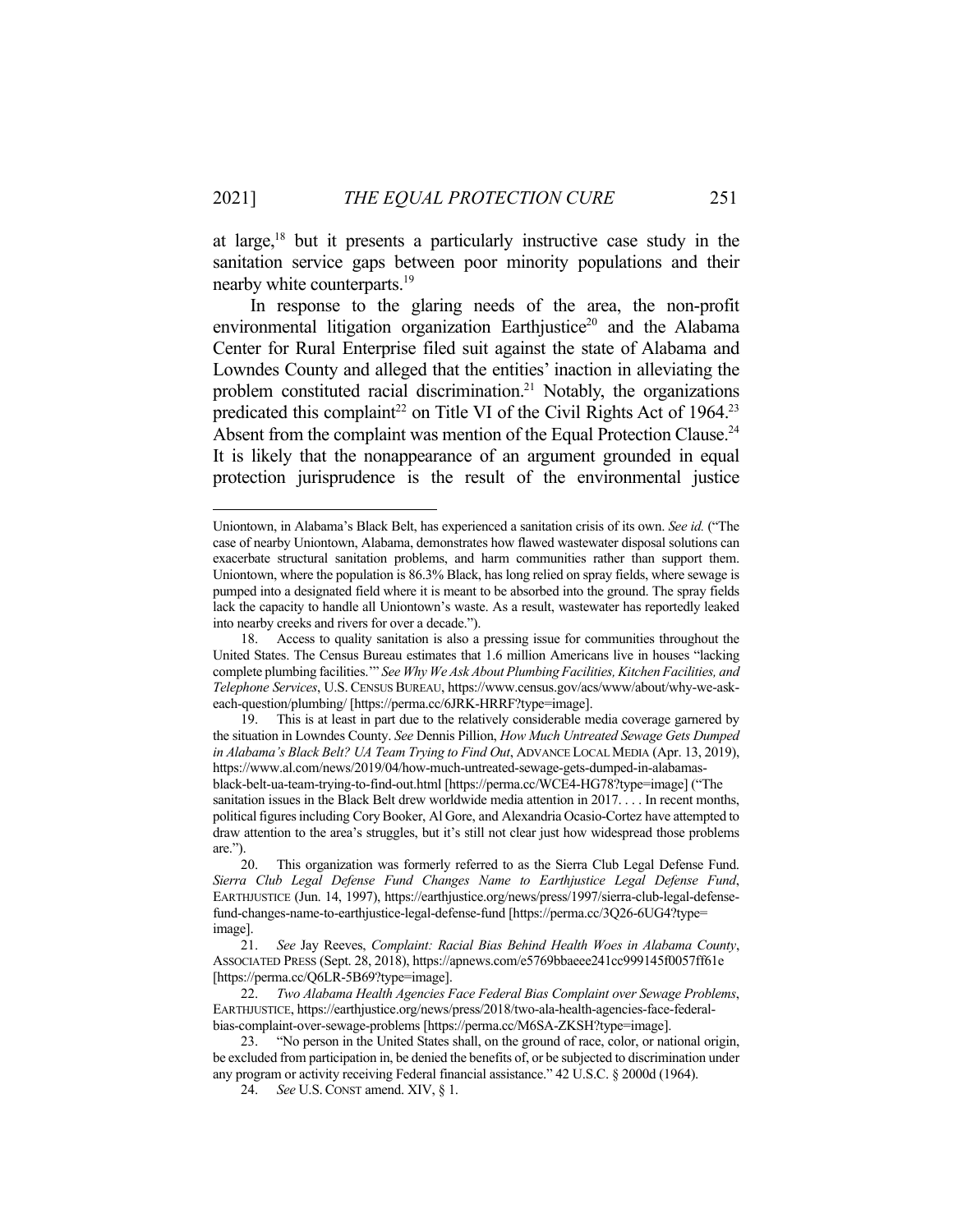movement's growing misgivings of such claims.<sup>25</sup> However, it is the position of this paper that the absence of adequate sanitation provisions in Lowndes County, Alabama, not only constitutes a public health crisis, but also an inequitable distribution of municipal services under the Equal Protection Clause. As such, environmental justice activists should not hesitate in pursuing action on the basis of equal protection, and frame an argument utilizing the "inequitable distribution of municipal services framework."

 In order to establish that Lowndes County's sanitation crisis is a result of a denial of its citizens' rights to equal protection of the laws, brief historical background as well as accounts of current governmental actions are necessary. Consequently, Part I will provide context for the longestablished equal protection framework regarding the inequitable distribution of municipal services. Next, Part II will apply factual evidence of racial discrimination in Lowndes County, Alabama within the inequitable distribution of municipal services framework so as to make a showing of purposeful discrimination on the part of the state and county sufficient to trigger a strict scrutiny analysis. Finally, Part III will argue that the government's actions are not narrowly tailored to further a compelling governmental interest sufficient to withstand application of the strict scrutiny standard.

# II. THE INEQUITABLE PROVISION OF MUNICIPAL SERVICES CONSTITUTES A VIOLATION OF EQUAL PROTECTION DUE TO ITS DISPARATE IMPACT AND RACIALLY DISCRIMINATORY INTENT

 For decades, environmental justice advocates have avoided grounding claims on the basis of equal protection.26 This was due, in large

 <sup>25.</sup> *See* Uma Outka, *Environmental Injustice and the Problem of the Law*, 57 ME. L.REV. 209, 218-23 (2005) ("Practicing lawyers recognize that, right or wrong, the courts' current approach to equal protection analysis holds little promise for environmental justice claimants."). *See infra* note 26 for additional discussion of Outka's article.

 <sup>26.</sup> For a brief, yet instructive summation and analysis of the notable environmental justice cases argued on equal protection grounds, *see* Outka, *supra* note 25. In the article, Outka argues that the Supreme Court's decisions in *Washington v. Davis* and *Arlington Heights* establishes that "the disproportionate impact of a governmental action on a racial group does not entitle that group to Fourteenth Amendment protection without proof of intent to discriminate." *Id.* Outka continued, "This intent requirement has proven formidable for environmental justice claimants." *Id.* Virtually all of the paradigmatic environmental justice cases that scholars cite as examples of why such claims should not be sought on equal protection grounds deal with landfill siting. *See id.*; *see also* Carlton Waterhouse, *Abandon All Hope Ye That Enter? Equal Protection, Title VI, and the Divine Comedy of Environmental Justice*, 20 FORDHAM ENV'T L. REV. 51, 67 (2009); *see also* Brian Faerstein, *Resurrecting Equal Protection Challenges to Environmental Inequality: A Deliberately Indifferent Optimistic Approach*, 7 U. PA.J.CONST.L. 561, 564 (2004). While this Article does not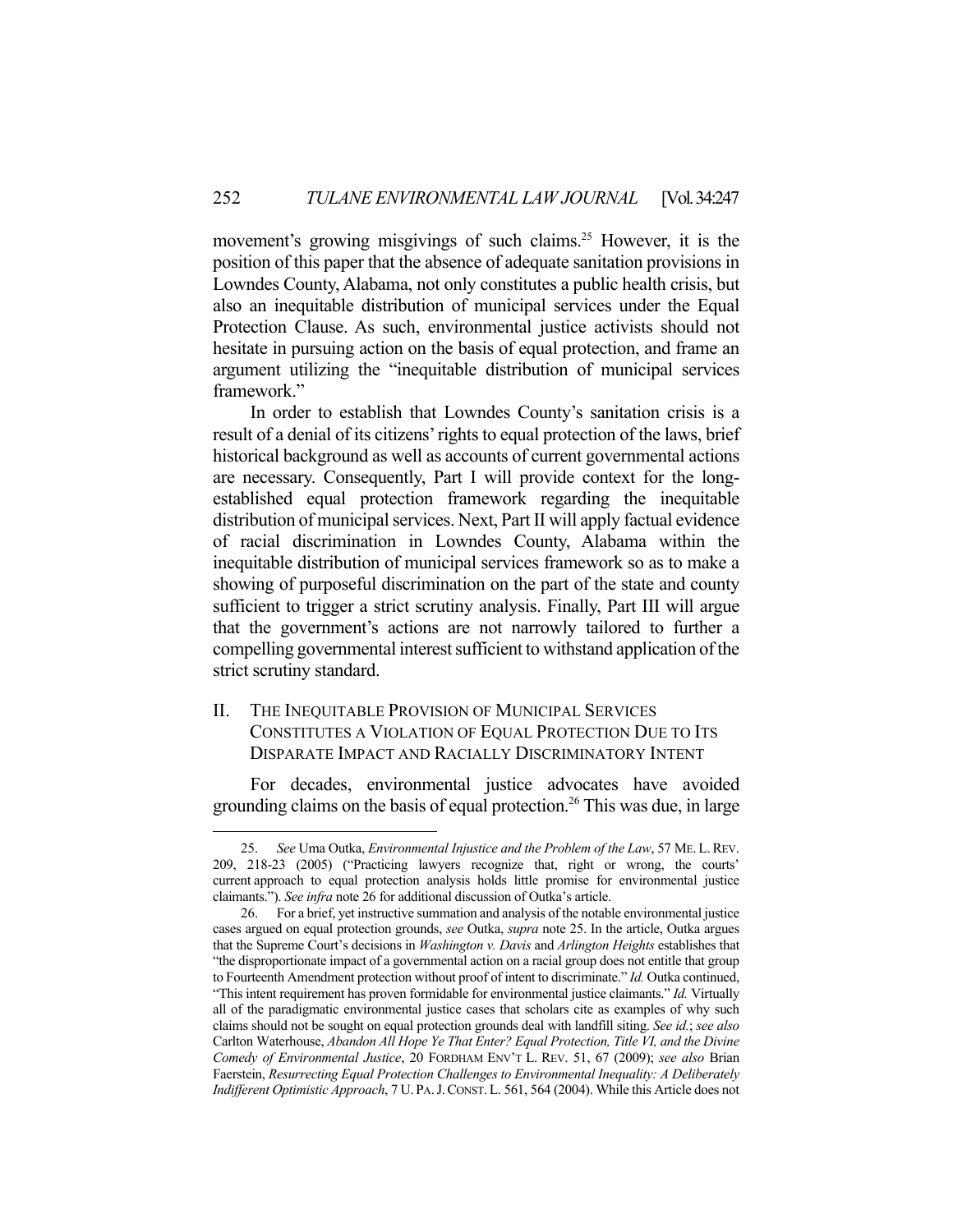part, to the "discriminatory intent" hurdle placed before such claims as a result of *Washington v. Davis*, 426 U.S. 229, 247-48 (1976) and *Village of Arlington Heights v. Metropolitan Housing Development Corp. (Arlington Heights)*, 429 U.S. 252, 265-66 (1977)*.* However, courts have been significantly more receptive to claims of purposeful discrimination in cases involving the distribution of municipal services. $27$ 

## *A. Disparate Impact and Discriminatory Intent*

 An equal protection analysis is implicated when a government action works to "classify persons so as to extend them unequal treatment."<sup>28</sup> The most recognized "doctrinal features" of equal protection jurisprudence are the suspect classification analysis and the tiers of scrutiny analysis.<sup>29</sup> These analyses are also the chief mechanisms courts use in sorting equal protection claims.30 The level of scrutiny a court assigned to a particular governmental action is highly determinative in the outcome of a case.<sup>31</sup> Rational basis review, the lowest level of scrutiny and the default in equal protection jurisprudence, overwhelmingly leads to losses for plaintiffs.<sup>32</sup>

specifically address siting cases, it is important for readers of this article to understand why there is such hesitance in bringing equal protection arguments among environmental lawyers.

 <sup>27.</sup> *See* Major Willie A. Gunn, *From the Landfill to the Other Side of the Tracks: Developing Empowerment Strategies to Alleviate Environmental Injustice*, 22 OHIO N.U. L. REV. 1227, 1282 (1996) (arguing that courts exhibit a willingness to find intentional discrimination in municipal service cases but not in siting cases because of four factors: (1) "[I]t is more difficult to establish intentional discrimination in the context of siting decisions because most communities typically only host a few landfills and other waste facilities. In contrast, municipalities typically provide a range of services." Therefore, attorneys arguing in municipal service cases have "more opportunities to generate evidence of disparities if such patterns exist." (2) governments are typically more "passive" in allowing or prohibiting a site proposed by a private entity. "Courts are less likely to find intentional discrimination because the agency is acting only to review and ratify a decision rather than acting as the proponent of a given course of action. (3) Courts may find remedies more palatable in the municipal context than the siting context. In the municipal context, an injunction can be issued and services can be ordered to be equalized. "However, in a siting case, a favorable ruling for the plaintiff could mean that some other community must be burdened." (4) Finally, "apparently neutral factors can be readily used to justify site selections in minority areas.").

 <sup>28.</sup> *See* Mitchell F. Rice, *The Discriminatory Purpose Standard: A Problem for Minorities in Racial Discrimination Litigation?*, 6 B.C. THIRD WORLD L.J. 1, 1 (1986) (quoting Frank I. Michelman, *The Supreme Court, 1968 Term-Forward: On Protecting the Poor Through the Fourteenth Amendment,* 83 HARV. L.REV. 7, 33 (1969)).

 <sup>29.</sup> Susannah W. Pollvogt, *Beyond Suspect Classifications*, 16 U.PA.J.CONST.L. 739, 743 (2014).

 <sup>30.</sup> *See id.* 

 <sup>31.</sup> Ashutosh Baghwat, *Purpose Scrutiny in Constitutional Analysis*, 85CAL.L.REV. 297, 304 (1997) ("On the other hand, strict scrutiny has historically tended to be, in the oft-quoted words of Gerald Gunther, ''strict' in theory and fatal in fact.'").

 <sup>32.</sup> *See* Pollvogt, *supra* note 29.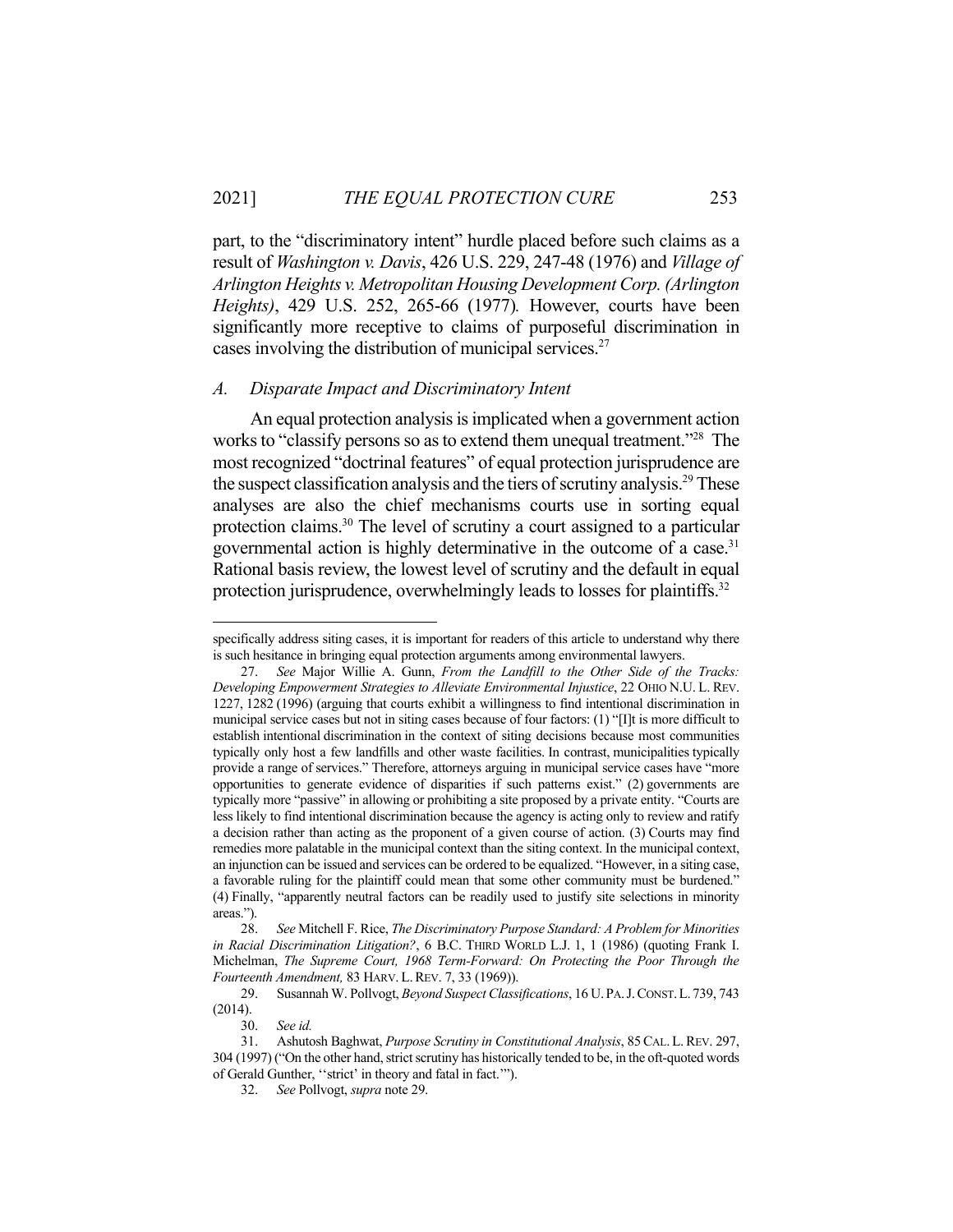Conversely, strict scrutiny review, the most exacting and burdensome standard for governments to overcome, is brought about when "suspect" classifications experience discrimination.<sup>33</sup> Certain classifications are viewed by the Court as particularly suspect, including race, national origin, and religion.34 Therefore, when a governmental action is deemed to have discriminated against a population on the basis of race, the action is strictly scrutinized.35

 The contours of equal protection jurisprudence have developed over the past century and a half.36 In *Yick Wo v. Hopkins*, 118 U.S. 356, 367  $(1886)$ ,<sup>37</sup> the Court reviewed a San Francisco ordinance barring the operation of commercial laundries in wooden buildings without prior consent from the board of supervisors.<sup>38</sup> At the time of the ordinance's enactment, there were approximately 320 laundries in the city, of which 310 were constructed from wood.39 At the same time, Chinese Americans owned a substantial majority of the city's laundries.<sup>40</sup> Eventually, municipal authorities arrested a significant number of the Chinese American laundry owners, while the white merchants were "left unmolested, and free to enjoy the enhanced trade and profits arising from this hurtful and unfair discrimination."<sup>41</sup> The Court held that the ordinance

 <sup>33.</sup> *See* Russell W. Galloway, Jr., Basic Equal Protection Analysis, 29 SANTA CLARA L. REV. 121, 132 n.45 (1989). ("A core purpose of the Fourteenth Amendment was to do away with all governmentally imposed discrimination based on race. . . . Such classifications are subject to the most exacting scrutiny; to pass constitutional muster, they must be justified by a compelling governmental interest and must be 'necessary . . . to the accomplishment' of their legitimate purpose.") (quoting Palmore v. Sidote, 466 U.S. 429, 432-33 (1984)).

 <sup>34.</sup> Marcy Strauss, *Reevaluating Suspect Classifications*, 35 SEATTLE U. L.REV. 135, 146 (2011) ("Facial classifications based on race, national origin, and religion are considered suspect and receive strict scrutiny.").

 <sup>35.</sup> *Id*.

 <sup>36.</sup> The first such case, Strauder v. West Virginia, 100 U.S. 303 (1880), held that a law permitting only whites to serve on juries was unconstitutional in light of the Equal Protection Clause. *See* Sanford Levinson, *Why Strauder v. West Virginia is the Most Important Single Source of Insight on the Tensions Contained within the Equal Protection Clause of the Fourteenth Amendment*, 62 ST. LOUIS U.L.J. 603 (2018).

 <sup>37.</sup> Relatively detailed summaries of the facts of this case and *Gomillion v. Lightfoot* are warranted. These cases represent an exceptional variety of purposeful discrimination cases, once referenced in *Arlington Heights* as "rare" cases where "a clear pattern, unexplainable on grounds other than race, emerges from the effect of the state action even when the governing legislation appears neutral on its face." Vill. of Arlington Heights v. Metro. Hous. Dev. Corp., 429 U.S. 252, 266 (1977) ("Absent a pattern as stark as that in *Gomillion* or *Yick Wo*, impact alone is not determinative, and the Court must look to other evidence.").

 <sup>38.</sup> Yick Wo v. Hopkins, 118 U.S. 356, 367 (1886).

 <sup>39.</sup> *Id.* at 365.

 <sup>40.</sup> *Id*.

 <sup>41.</sup> *Id*.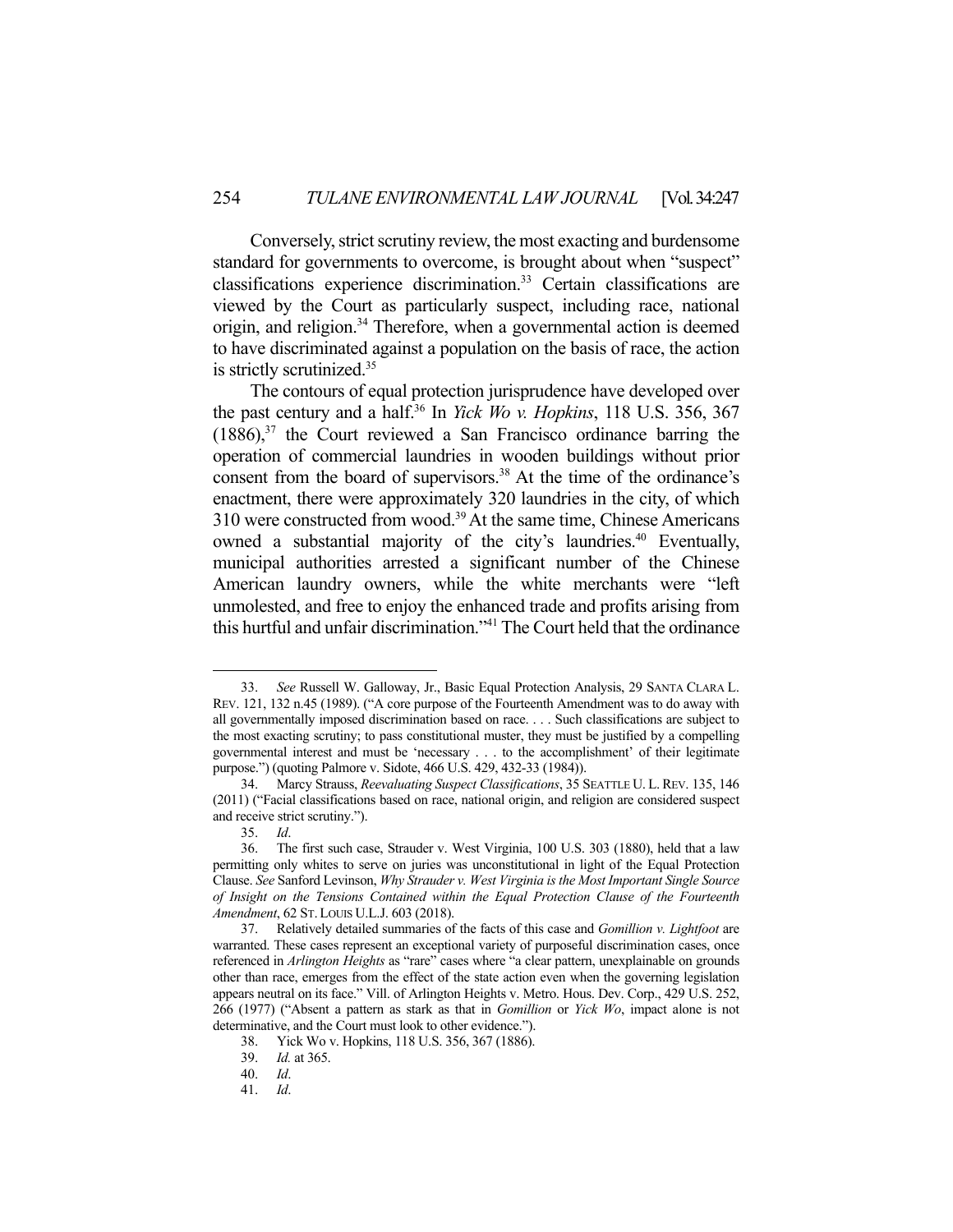violated the Chinese American petitioners' rights under the Equal Protection Clause of the Fourteenth Amendment.<sup>42</sup> The Court reasoned that even if a law appears neutral on its face, if it is applied in a manner that inflicts disproportionate burdens on certain classifications of persons, it violates equal protection.<sup>43</sup>

 A similar holding was delivered in *Gomillion v. Lightfoot*, 364 U.S. 339 (1960).44 In *Gomillion*, the Court reviewed a 1957 Alabama state legislative act which drastically redefined the corporate boundaries of Tuskegee, Alabama.<sup>45</sup> The legislation altered the city's shape from a square to an "uncouth twenty-eight sided figure."<sup>46</sup> The result was an exclusion from the city limits of all but roughly five of the city's African American residents, while not a single white resident was removed from the new map.47 The Court held that when a governmental body "singles out" a racial minority "for special discriminatory treatment," it runs afoul of constitutional principles of equal protection.<sup>48</sup>

 Further, the Court addressed the nature of a state's control over a municipality.49 In particular, the Court was troubled by the fact that respondents failed to offer "any countervailing municipal function which [the legislative enactment] is designed to serve."<sup>50</sup> After all, the state's power to "establish," "destroy," contract, or expand is not unrestricted or

 <sup>42.</sup> *Id.* at 373.

 <sup>43.</sup> *Id.* at 373-74.

 <sup>44.</sup> Marie A. Falinger, *Yick Wo at 125: Four Simple Lessons for the Contemporary Supreme Court*, 17 MICH.J. RACE & L. 217, 255 (2012) (noting that "[i]n many constitutional law texts, [*Yick Wo* and *Gomillion v. Lightfoot*] stand for the proposition that legislative purpose will be found invidious when the racially disparate impact is 'tantamount for all practical purposes' . . . that the legislature's purpose is to segregate people on the basis of race.").

 <sup>45.</sup> *See* Gomillion v. Lightfoot, 364 U.S. 339, 340 (1960).

 <sup>46.</sup> *See id.*

 <sup>47.</sup> *See* Richard B. Sobol, *Gomillion Versus Lightfoot: The Tuskegee Gerrymander Case*, 62 COLUM. L. REV. 748, 748 (1962). It is worth noting that, partially as a result of the town being the home of the Tuskegee Institute, the city possessed a large African American population. *See id.* at 749. As African Americans outnumbered whites by a proportion of four-to-one, the measure was an attempt by the white political class to "prevent [black] enfranchisement on the ground that any substantial amount of [black] registration would result in political domination of the whites." *Id.*

 <sup>48.</sup> It is significant that *Gomillion* dealt specifically with the right of franchise in the municipal context. *See* 364 U.S. at 347 ("When a State exercises power wholly within the domain of state interest, it is insulated from federal judicial review. But such insulation is not carried over when state power is used as an instrument for circumventing a federally protected right.").

 <sup>49.</sup> *See* Michael A. Lawrence, *Do 'Creatures of the State' Have Constitutional Rights?: Standing for Municipalities to Assert Procedural Due Process Claims Against the State*, 47 VILL. L. REV. 93, 101 (2002) "Gomillion thus sets forth the important principle that there are constitutional limits to the degree of control that may be asserted by a state over municipal corporations, through legislation or otherwise.").

 <sup>50.</sup> *See Gomillion*, 364 U.S. at 342.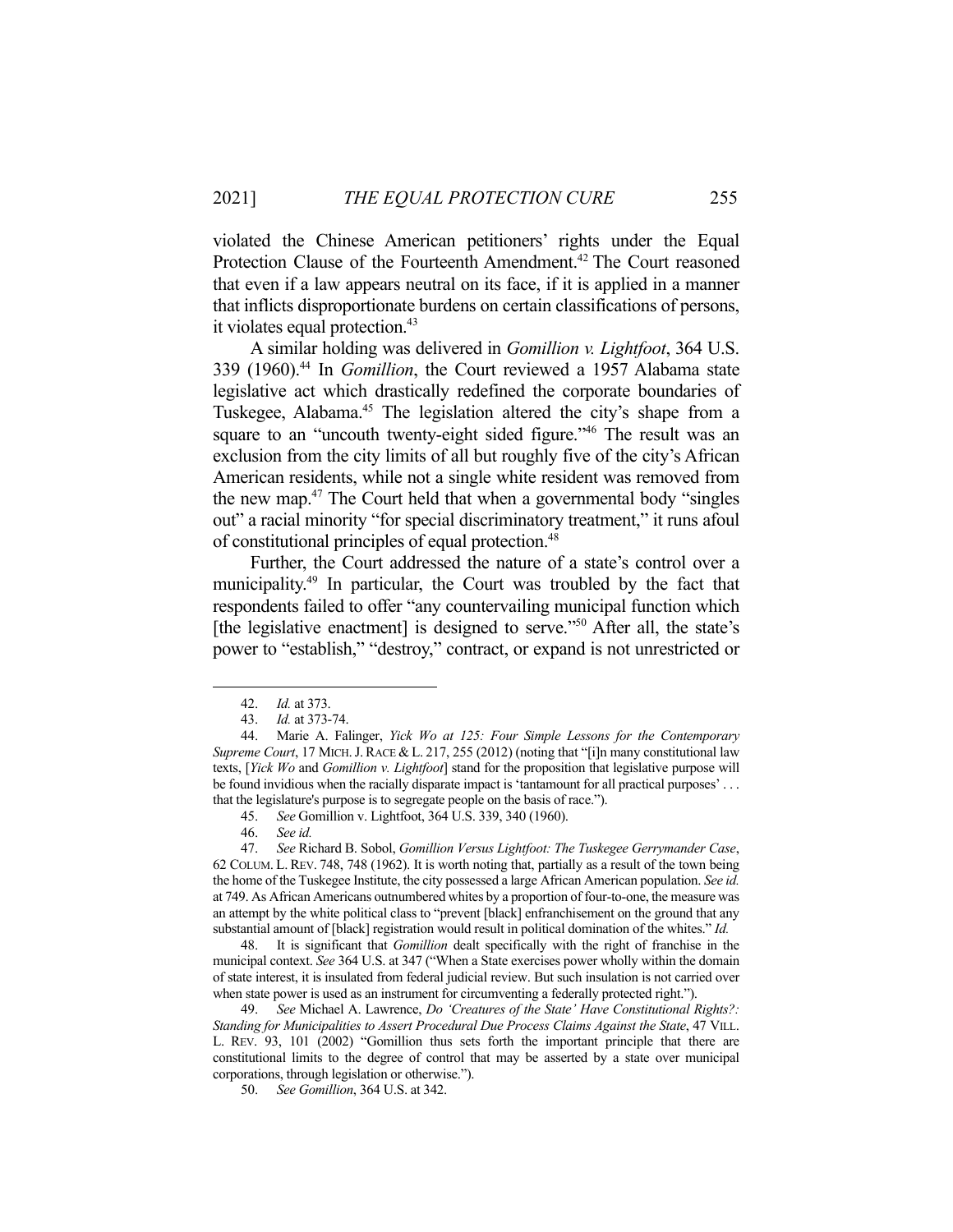absolute;<sup>51</sup> a state's power to control its municipalities is subject to the relevant restrictions imposed by the Constitution.<sup>52</sup>

 The latter half of the twentieth century brought significant modifications to the Court's equal protection framework. In 1976, the Court elevated the threshold standards required for plaintiffs to prevail in unconstitutional racial discrimination cases to require a discriminatory purpose.53 The first such case, *Washington v. Davis*, 426 U.S. 229, 237-38 (1976), held that a qualifying exam utilized to determine civil service promotions was permissive, despite four times as many African Americans failing the test as whites. The Court ruled that a governmental action is not unconstitutional exclusively because it has a racially disproportionate impact; instead, the law must reflect a racially discriminatory purpose<sup>54</sup> to warrant strict scrutiny review.<sup>55</sup> Further, "the totality of relevant facts," including whether the law produces a disparate burden on one race over another,<sup>56</sup> can be taken into account in determining whether discriminatory purpose was the motivating force behind an official act.<sup>57</sup> Therefore, "disproportionate impact is not irrelevant, but it is not the sole touchstone" of an unconstitutional act of discrimination.<sup>58</sup>

 Next, the Court supplemented the *Washington* decision in a residential zoning case, *Arlington Heights*. In *Arlington Heights*, a nonprofit housing developer sought to rezone a parcel of land from a single-family to multi-family classification.<sup>59</sup> The developers' intent was to build townhouses for low- and middle-income residents.<sup>60</sup> The rezoning

 <sup>51.</sup> *Id.* 

 <sup>52.</sup> *Id.* at 344-45.

 <sup>53.</sup> Kenji Yoshino, *The New Equal Protection*, 124 HARV. L. REV. 747, 763-64 ("Even with respect to the five established heightened scrutiny classifications, the Court has restricted the ambit of its protections. The 1976 case of Washington v. Davis articulated the most significant constraint. . . . Indeed, the Court took the occasion to distinguish between the protections afforded by Title VII and the equal protection guarantee. The Davis Court held that, in the constitutional context, disparate impact was not, in and of itself, enough to require a heightened level of scrutiny.").

 <sup>54.</sup> Washington v. Davis, 426 U.S. 229, 239 (1976).

 <sup>55.</sup> *Id.* at 242.

 <sup>56.</sup> The court provides jury cases as an instructive example of such a disparate impact. *See id.* ("It is also not infrequently true that the discriminatory impact in the jury cases for example, the total or seriously disproportionate exclusion of Negroes from jury venires may for all practical purposes demonstrate unconstitutionality because in various circumstances the discrimination is very difficult to explain on nonracial grounds.").

 <sup>57.</sup> *Id.*

 <sup>58.</sup> *Id.*

 <sup>59.</sup> Vill. of Arlington Heights v. Metro. Housing Dev. Corp., 429 U.S. 252, 254 (1977).

 <sup>60.</sup> *Id.*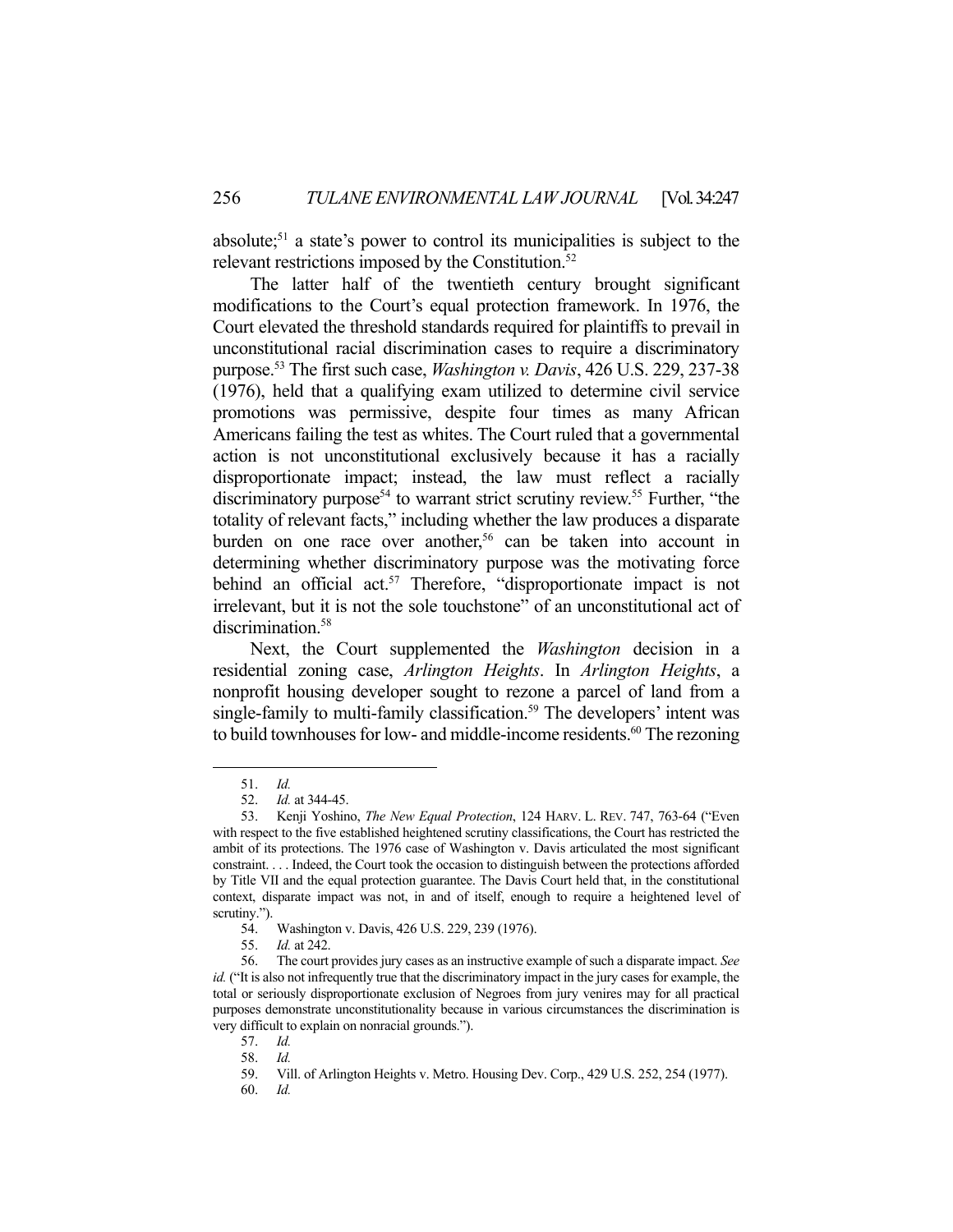proposal was met with hostility from community members and was ultimately voted down by the local planning commission.<sup>61</sup> The Court reviewed the board's decision to determine the presence or absence of discriminatory purpose, and ultimately ruled in favor of the planning commission.62

 In reaffirming *Washington*, 63 the Court held that proof of discriminatory purpose did not necessarily require a plaintiff to prove that racially discriminatory motive was the sole basis of a governmental action, nor that it was a dominant factor.<sup>64</sup> In fact, when racial discrimination is shown, the judicial deference normally given to legislative directives "is no longer justified."65 When impact alone cannot sufficiently prove discriminatory intent, the Court required that new evidentiary sources must be explored.66 Factors to be balanced include the historical background of a decision, "particularly if it reveals a series of . . . actions taken for invidious purposes;" the sequence of events leading to a decision;<sup>67</sup> departures from normal procedure or substance; and legislative or administrative history.68

 More recently, in *Personnel Administrator of Massachusetts v. Feeney*, 442 U.S. 256, 280-81 (1979), the Court upheld a preferential hiring program that favored veterans for state employment. The inevitable effect of the program was that men were disproportionately favored for upper-level state positions over women. $69$  The Court held that in order to demonstrate purposeful discrimination, it must be shown that the

 <sup>61.</sup> *Id.*

 <sup>62.</sup> It should be noted that both opponents and supporters of the development spoke of the "social issue," presumably a reference to the "desirability or undesirability of introducing. . . lowand moderate-income housing, housing that would probably be racially integrated." The court made factual mention of the phrase but failed to revisit it later in their analysis. *See id.* 257-71.

 <sup>63.</sup> *See id.* at 264-265 ("Our decision last term . . . made it clear that official action will not be held unconstitutional solely because it results in a racially disproportionate impact. . . . Proof of racially discriminatory intent or purpose is required to show a violation of the Equal Protection Clause. Although some contrary indications may be drawn from some of our cases, the holding in Davis reaffirmed a principle well established in a variety of contexts.").

 <sup>64.</sup> *See id.* at 265 ("Davis does not require a plaintiff to prove that the challenged action rested solely on racially discriminatory purposes. Rarely can it be said that a legislature . . . made a decision motivated solely by a single concern, or even . . . [a] 'dominant' or 'primary' one.").

 <sup>65.</sup> *Id.* at 265-66.

 <sup>66.</sup> *Id.* at 266.

 <sup>67.</sup> The Court provides a helpful example of what it meant by the rather vague "sequence of events" factor. *See id.* at 267 ("For example, if the property involved here always had been zoned R-5 but suddenly was changed to R-3 when the town learned of MHDC's plans to erect integrated housing, we would have a far different case.").

 <sup>68.</sup> The Court additionally does not purport that this list be exhaustive. *See id.* at 267-68.

 <sup>69.</sup> Pers. Adm'r of Mass. V. Feeney, 442 U.S. 256, 270-71 (1979).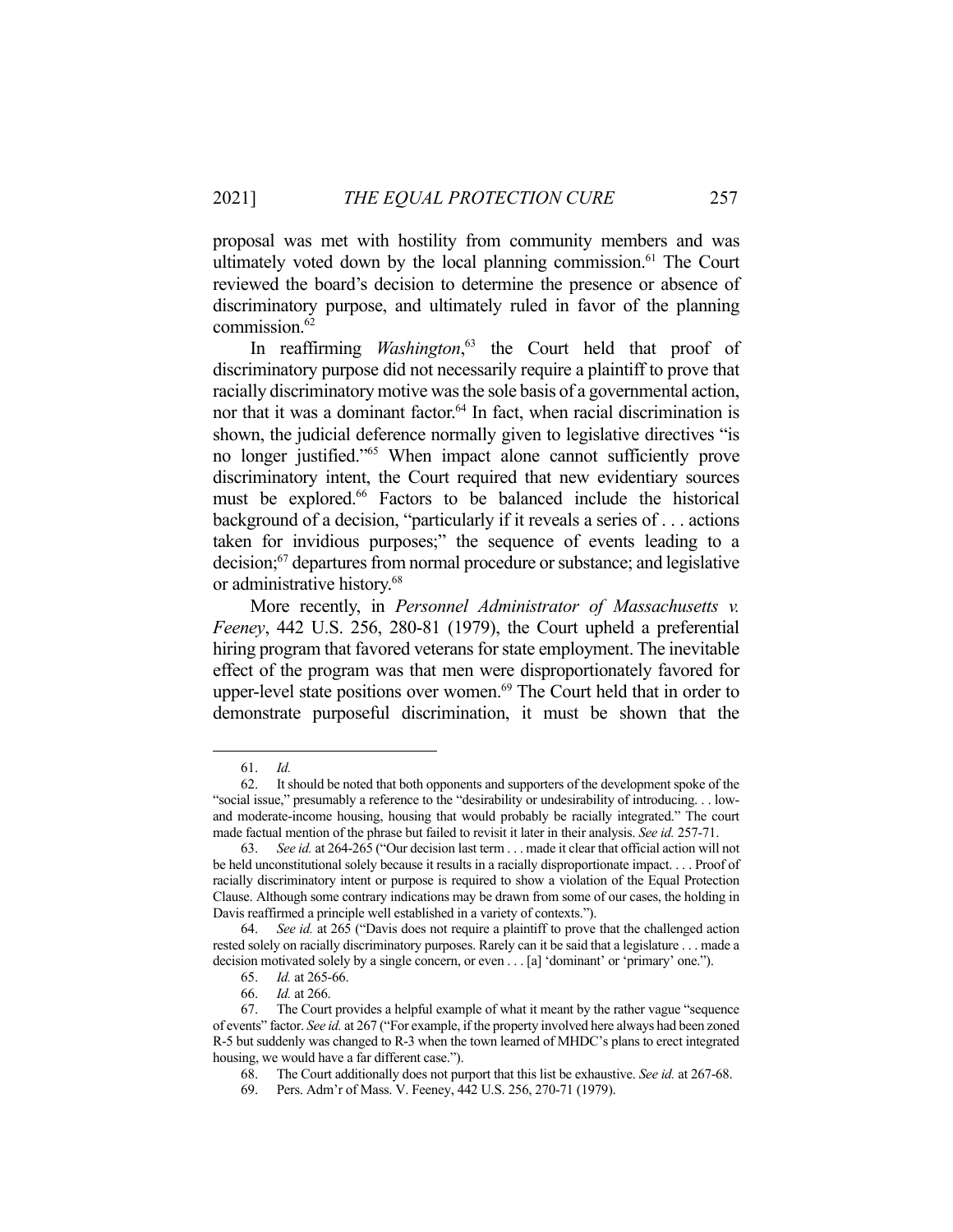government actor possessed something more than "volition" or "awareness of consequences."70 Instead, there must be evidence that the action was carried out "at least in part 'because of,' not merely 'in spite of,' its adverse effects upon an identifiable group."71 In this case, the adverse impact on women was foreseeable; however, the preferential treatment of veterans also would necessarily disparately impact some men, and thereby failed to meet a standard of "invidious gender-based discrimination."72

## *B. Purposeful Discrimination Challenges to the Inequitable Distribution of Municipal Services*

 The line of cases that began with *Yick Wo* and *Gomillion*, and was later completed by *Davis*, *Arlington Heights*, and *Feeney*, allowed for the development of a relatively new subset of equal protection jurisprudence: the inequitable distribution of municipal services cases.73 The first major case to address the distribution of municipal services under an equal protection theory was *Hawkins v. Town of Shaw*. 74 In that case, a class of Black citizens sued the Town of Shaw, Mississippi alleging racial discrimination in the provision of a host of municipal services, including street paving, street lighting, and sanitary sewers.<sup>75</sup> The town's population at the time of the suit was approximately 2,500, of which African Americans made up sixty percent and whites the remaining forty percent.<sup>76</sup> The Black population tended to reside "in the town's peripheral or outer

 <sup>70.</sup> *Id.* at 279

 <sup>71.</sup> *Id.*

 <sup>72.</sup> *See id.* at 281 (Stevens, J., concurring). Interestingly, Stevens' concurrence was silent on the majority's rejection of the foreseeable consequences test which he initially championed in his concurrence in *Washington v. Davis*. *See* Marjorie J. Weinzweig, *Discriminatory Impact and Intent Under the Equal Protection Clause: The Supreme Court and the Mind-Body Problem*, 1 LAW & INEQUALITY 277, 290 (1983).

 <sup>73.</sup> *See* Sten-Erik Hoidal, *Returning to the Roots of Environmental Justice: Lessons from the Inequitable Distribution of Municipal Services*, 88 MINN.L.REV. 193, 197-99 (2003); *see also* Naiking Tsao, *Ameliorating Environmental Racism: A Citizen's Guide to Combatting the Discriminatory Siting of Toxic Waste Dumps*, 67 N.Y.U.L.REV. 366, 389, 405-06 (1992); *see also* Adam Swartz, *Environmental Justice: A Survey of the Ailments of Environmental Racism*, 2 HOW. SCROLL 35, 48 (1993). The line of cases presented herein represents something of a consensus among scholars. The cases beginning with *Hawkins v. Town of Shaw*, and continuing through to *Apopka*, *Johnson*, and *Ammons* are all cited as criterion cases within this field of equal protection jurisprudence.

 <sup>74.</sup> *See* Hoidal, *supra* note 73, at 196-97 (calling the case the "paradigmatic" case of the movement). *See also* Tsao, supra note 73, at 389 ("one of the first cases to apply an equal protection theory to the issue of the inequitable distribution of municipal services").

 <sup>75.</sup> Hawkins v. Shaw, 303 F. Supp. 1162, 1163 (N.D. Miss. 1969).

 <sup>76.</sup> *Id.* at 1164.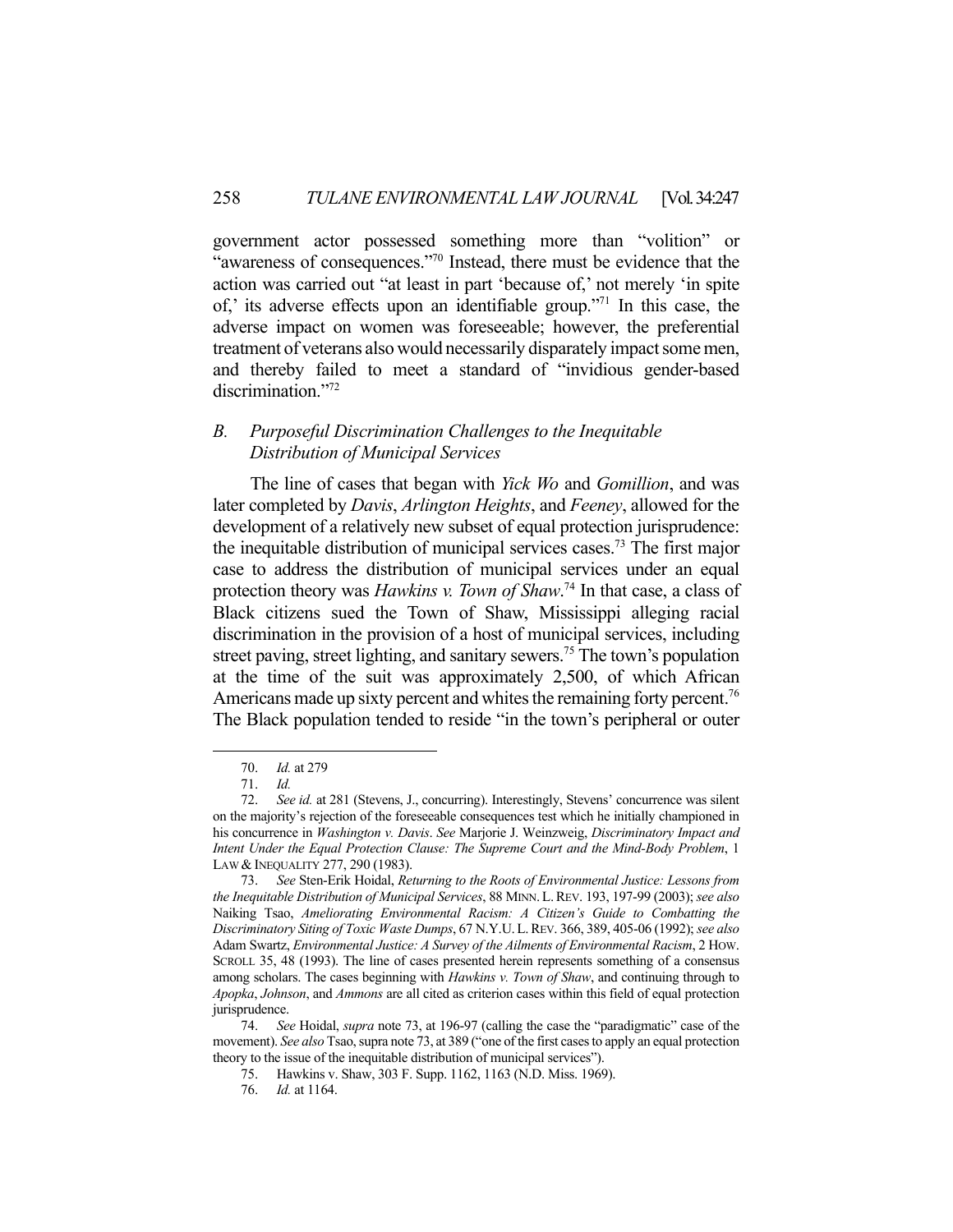area," while the white population largely resided "near the town's business or commercial center."

As a result of this history of residential segregation,<sup>78</sup> stark disparities existed regarding the placement and delivery of services.<sup>79</sup> Of the houses fronting unpaved streets, ninety-eight percent were occupied by African Americans.<sup>80</sup> Similarly, of the dwellings not serviced by sanitary sewers, ninety-seven percent belonged to African Americans.<sup>81</sup> Every single mercury vapor street lighting fixture was in largely white residential areas, while the less effective "bare bulb lighting" fixtures were predominant in the areas with a largely Black populace.<sup>82</sup>

 The court held that while the record did not directly evidence "bad faith, ill will, or any evil motive," equal protection refers to something "more than merely the absence of governmental action designed to discriminate."83 Instead, lack of action resulting from an "arbitrary quality of thoughtlessness" also deprived citizens of their rights to the equal protection of laws.<sup>84</sup> Citing *Yick Wo*, the court held that a reasonable inference could be drawn supporting the notion that the distribution of services in *Hawkins* represented "clear overtones of racial discrimination," and resulted in the same effect of those policymakers who purposely disregard principles of equal protection.<sup>85</sup> As such, the court ordered the town to "formulate a plan to eliminate the disparities."86 While *Hawkins* was decided in the years before *Davis* and its progeny, subsequent affirmation from the courts convinced environmental justice advocates of its prospects.87

 In the post-*Davis* era, three cases have furthered the jurisprudential principles established by *Hawkins*. 88 In the first such case, *Johnson v. City* 

 <sup>77.</sup> *Id.*

 <sup>78.</sup> The court noted that "little change" occurred between 1930 and the initiation of the suit. Further, the court made a point that "[r]esidential racial segregation is almost total." Of the black housing units, ninety-seven percent were located in neighborhoods where no whites resided. Hawkins v. Shaw, 437 F.2d 1286, 1288 (5th Cir. 1971).

 <sup>79.</sup> *Id.*

 <sup>80.</sup> *Id.*

 <sup>81.</sup> *Id.*

 <sup>82.</sup> *Id.* 83. *Id.* at 1291-92.

 <sup>84.</sup> *Id.* at 1292.

Hawkins v. Shaw, 461 F.2d 1171, 1173 (5th Cir. 1972).

 <sup>86.</sup> *Id.* at 1174.

 <sup>87.</sup> *See* Hoidal, *supra* note 73, at 197 ("*Hawkins v. Shaw* became the template for successful municipal service equalization claims.").

 <sup>88.</sup> Fortunately, for potential Lowndes County, Alabama plaintiffs, each of these cases were decided within the Eleventh Circuit. *See* Johnson v. Arcadia, 450 F. Supp. 1363, 1380 (M.D.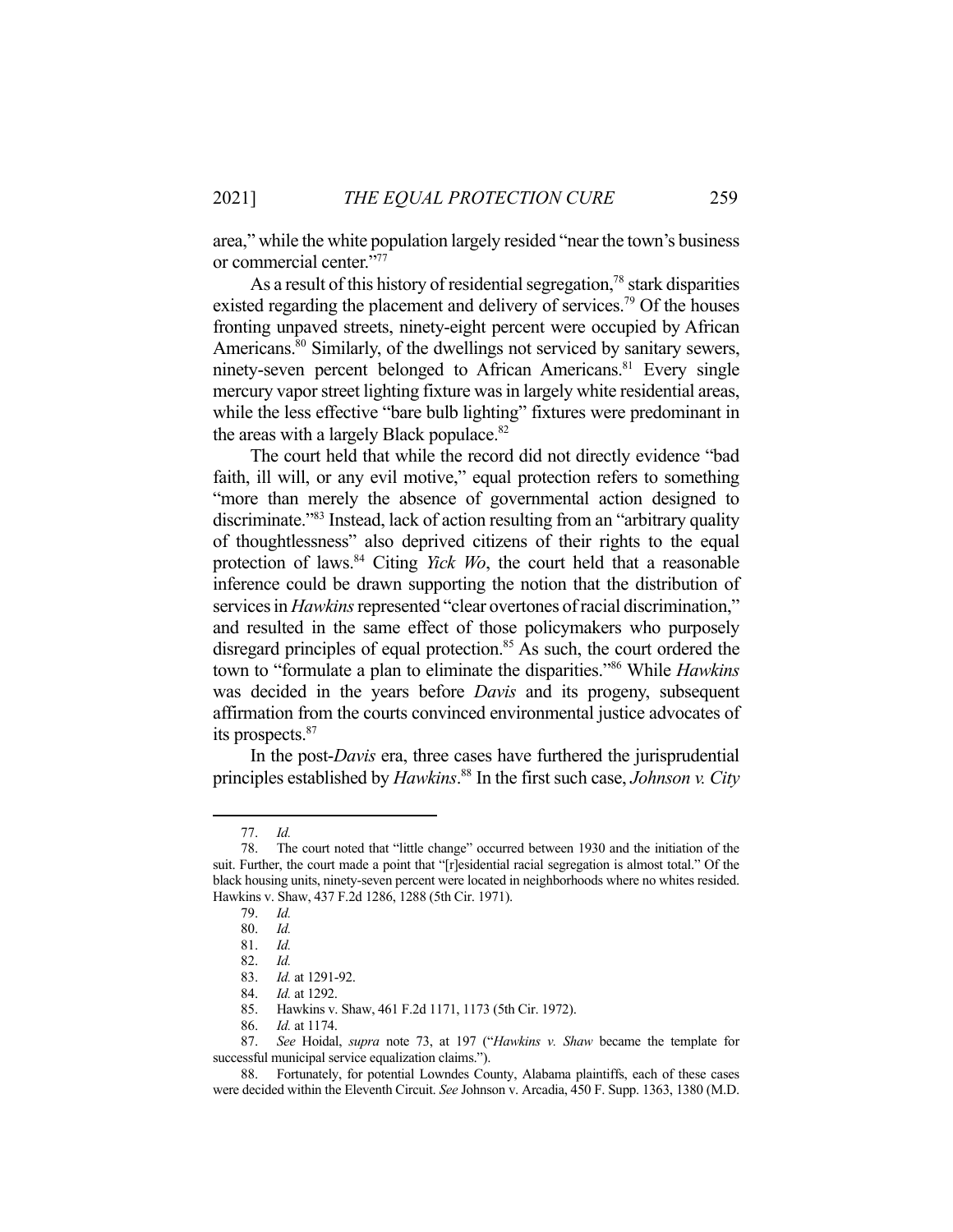*of Arcadia*, a class of Black citizens brought an action against Arcadia, Florida alleging inequality in the provision of street paving.<sup>89</sup> At the time, Arcadia's population totaled 7,000 residents, roughly thirty-two percent of whom were African American and sixty-eight percent white.<sup>90</sup> Further, it was established that the city had developed around historically segregated residential lines.<sup>91</sup> Data showed that Black residents were roughly "two and a half times as likely as white residents to live on an unpaved street."<sup>92</sup>

 In ruling for the plaintiffs, the court held that "the three elements [needed] for plaintiffs to prove a constitutional violation in municipal service suits" are: "(1) existence of racially identifiable neighborhoods in the municipality; (2) substantial inferiority in the quality or quantity of the municipal services and facilities provided in the [B]lack neighborhood; and,  $(3)$  proof of intent or motive."<sup>93</sup> Furthermore, citing a central principle of *Arlington Heights*, the court held that a past history of racial discrimination with respect to public services is "persuasive evidence" that the "inequalities in the distribution of municipal services" is the "result of racial discrimination."94 The plaintiffs established all three elements by providing the court with evidence of statistical disparities in the provision of municipal services, and evidence of residential segregation "perpetuated by historical discrimination on the part of the city."95

 In *Dowdell v. Apopka*, the Eleventh Circuit reviewed a lower court holding that the town of Apopka, Florida subjected Black residents to the

Fla. 1978); Dowdell v. Apopka, 698 F.2d 1181, 1186 (11th Cir. 1983); Ammons v. Dade City, 783 F.2d 982, 983 (11th Cir. 1986).

 <sup>89.</sup> *See* 450 F. Supp. 1363, 1368 (M.D. Fla. 1978).

 <sup>90.</sup> *Id.*

 <sup>91.</sup> *See id.* ("The entire black community is bordered by railroad tracks to the east, north, and west. . . . No blacks reside anywhere outside this small geographical area in the southwest portion of Arcadia.").

 <sup>92.</sup> *Id.* at 1370 ("There is presently 261,160 feet of residential street footage (public rights of way on which one or more persons reside) within the corporate limits of the town. The black population resides on 48,380 feet of these streets while the white population resides on 212,780 feet. Of the 48,380 of residential streets in the black community, 5,020, or 10.3%, are unpaved. In the white community, however, only 4.2%, or 9,075 feet of residential street footage, black or white, is 2.4 to 1. This means that black residents of Arcadia are approximately two-and-one-half times as likely as white residents to live on an unpaved street.").

 <sup>93.</sup> *Id.* at 1379.

 <sup>94.</sup> *Id.* at 1378.

 <sup>95.</sup> *See* Hoidal, *supra* note 73, at 198. Adam Swartz argued that the challenge of proving statistical disparities have historically been less burdensome for plaintiffs in inequitable distribution of municipal services cases. Swartz, *supra* note 73, at 48 ("[I]t may be easier to prove disparate impact in municipal services than in [traditional] environmental racism cases." For example, the plaintiff in *Ammons* could show that ninety-eight percent of all unpaved streets in the town abutted a black residence. "As the quibbling over statistics in *East Bibb Twiggs* and *Bean* demonstrates, it is difficult for environmental justice plaintiffs to present evidence that is so stark.").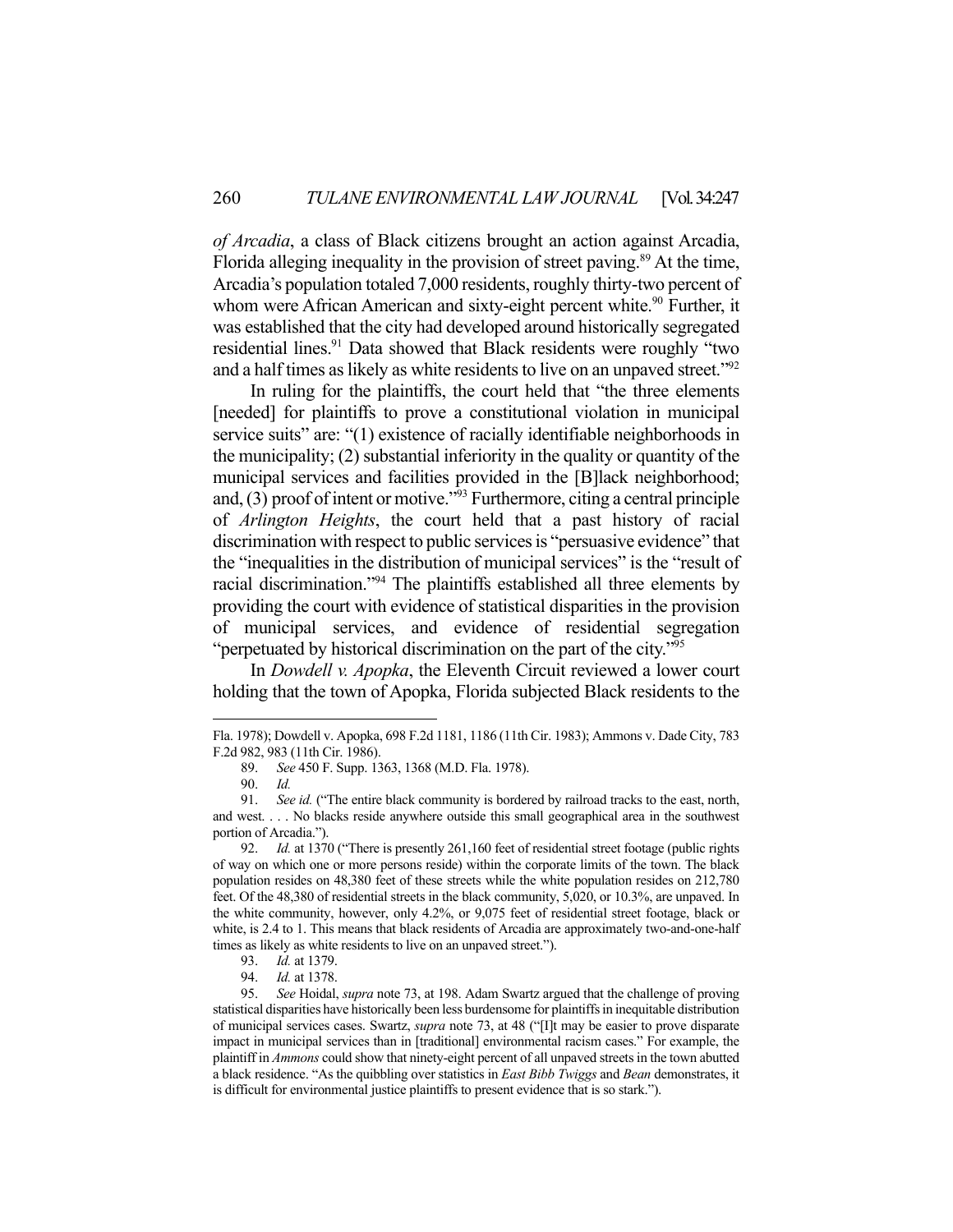discriminatory provision of street paving, water distribution, and storm drainage systems.<sup>96</sup> The appellate court held that, even though discriminatory intent is a "fluid concept,"97 nearly every factor laid out in *Arlington Heights* was present.98 As such, the appellate court affirmed the finding of discriminatory intent by the district court.<sup>99</sup> Additionally, in *Ammons v. Dade City*, another class of Black citizens in Florida modeled an action after the classes in *Hawkins*, *Johnson*, and *Apopka*. 100 Upon determination of the presence of a racially identifiable neighborhood<sup>101</sup> and substandard services within the neighborhood, $102$  the court advanced into a discriminatory intent analysis.<sup>103</sup> The court found that intentional discrimination existed, focusing particularly on the foreseeability of deprivation of services.104

 Due in part to such decisions, there is a clear trend among scholars that framing equal protection arguments in the context of municipal services provide for greater viability in proving a discriminatory motivation behind environmental policies that disproportionately affects one race. For example, Hoidal noted that the inequitable distribution cases can serve as bases for environmental justice claims on equal protection grounds.105 This is principally the case because "they succeeded," unlike

99. *Id.* at 1186.

100. *Compare* Ammons v. Dade City, 783 F.2d 982, 983 (11th Cir. 1986) *with id.*

 101. *Id.* at 985 (The court found that "[t]he City's black residential community" is comprised of two adjoining areas that are geographically segregated "'on the other side of the railroad tracks.'").

102. *Id.* at 986.

103. *Id.* at 987.

 104. *Id.* at 988 ("[W]hen it is foreseeable, as the evidence reflects in this case, that the allocation of greater resources to the white residential community at the expense of the black community will lead to the foreseeable outcome of a deprived black residential community. . . then a discriminatory purpose as found by the district court is properly shown.").

105. *See* Hoidal, supra note 73, at 210.

 <sup>96. 698</sup> F.2d 1181, 1183 (11th Cir. 1983).

 <sup>97.</sup> *Id.* at 1185-86.

 <sup>98.</sup> *See id.* at 1186 (The court noted the following three factors in determining that discriminatory intent was present: (1) "the magnitude of the disparity, evidencing a systematic pattern of municipal expenditures in all areas of town except the black community, is explicable on racial grounds." (2) the legislative and administrative pattern of decision-making, extending from nearly half a century in the past to Apopka's plans for future development, indicates a deliberate deprivation of services to the black community. In addition, a law remained in effect until 1968 restricting blacks to reside only "on the south side of the railroad tracks," and African Americans were wholly under-represented in local government. (3) "[T]he continued and systematic relative deprivation of the black community was the obviously foreseeable outcome of spending nearly all revenue sharing monies received on the white community in preference to the visibly underserviced black community.").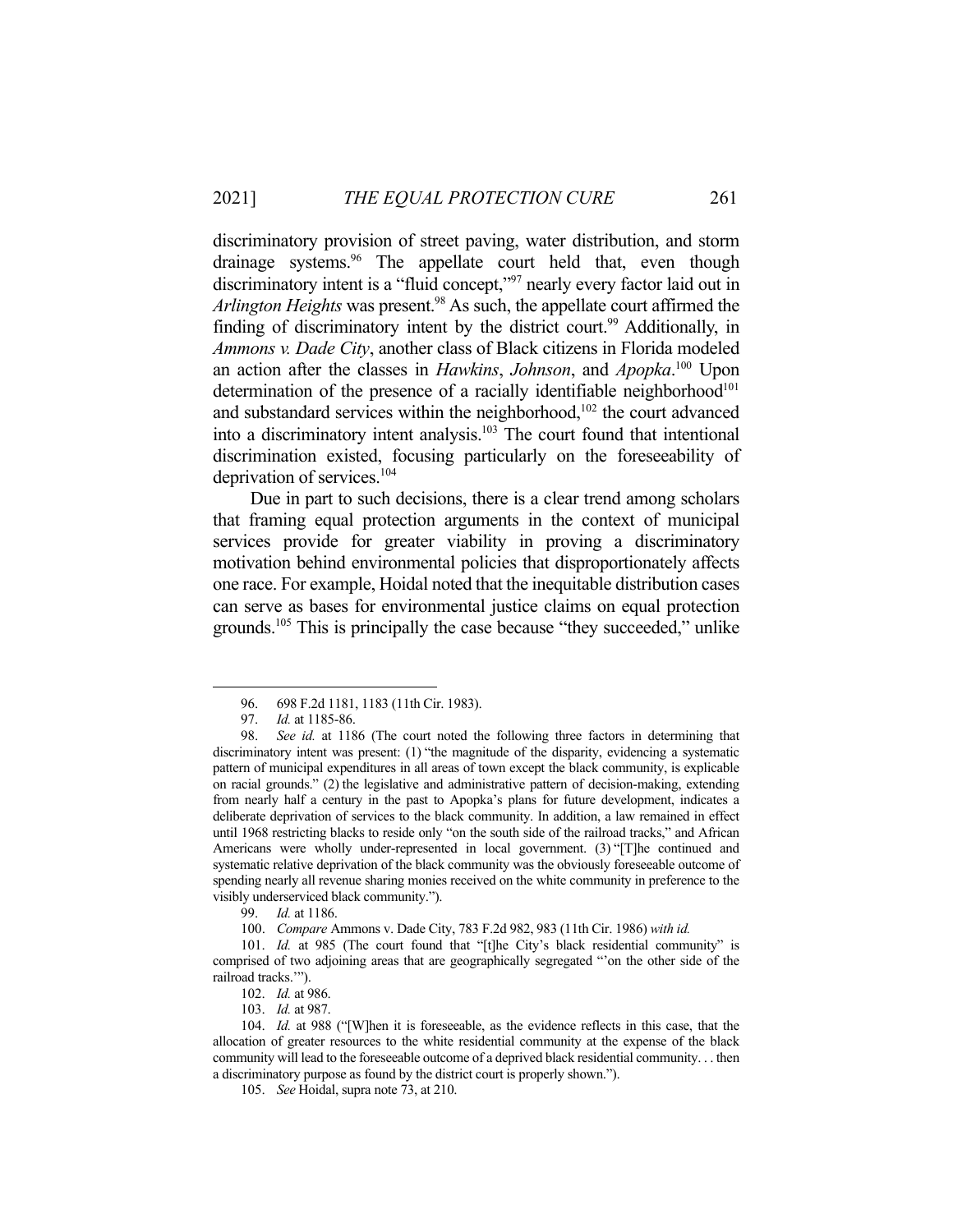the traditional environmental justice (i.e. siting) cases.<sup>106</sup> Two of the chief explanations for the success of inequitable distribution arguments are that (1) these cases, as opposed to the siting cases, clearly established the presence of a "spatially isolated and identifiable minority,"107 and (2) the sheer disparities between services delivered to whites and those delivered to African Americans were stark and thus alarming to courts.108 In the siting cases, oftentimes the courts would get mired in the minutiae of statistics.<sup>109</sup> In municipal distribution cases, either there was an adequate delivery of services or there was not.110 Certainly, the situation in Lowndes County can be seen as an analog to these cases.

III. APPLICATION OF THE INEQUITABLE DISTRIBUTION OF MUNICIPAL SERVICES FRAMEWORK TO EVIDENCE OF DISCRIMINATION IN LOWNDES COUNTY, ALABAMA

## *A. Brief Discussion of State and Local Governments' Insufficient Response to Lowndes County's Sanitation Woes*

 Lowndes County is situated in rural south-central Alabama, directly west of Montgomery, Alabama's capital city.<sup>111</sup> The county is roughly 72.5 percent African American,<sup>112</sup> its median per capita income is  $$18,976$ ,<sup>113</sup> and 26.6 percent of its population lives in poverty.<sup>114</sup> Historically, the area's economy centered around agriculture.<sup>115</sup> In fact, the county's

 113. *Quick Facts: Lowndes County, Alabama*, *supra* note 112. This number contrasts with the national average of roughly \$54,000; *see also* Winkler and Flowers, *supra* note 112, at 185.

 <sup>106.</sup> *Id.*

 <sup>107.</sup> *Id.* at 211.

 <sup>108.</sup> *Id.* at 211-12.

 <sup>109.</sup> *See* Outka, supra note 25, at 219

 <sup>110.</sup> *See* Hoidal, supra note 73, at 211-12.

 <sup>111.</sup> Official Highway Map of Alabama. 1979-1980. "Alabama Department of Archives and History,"http://digital.archives.alabama.gov/cdm/singleitem/collection/maps/id/198/rec/7 [https://perma.cc/PC42-89J5?type=image] (last visited Dec. 1, 2020).

 <sup>112.</sup> *QuickFacts: Lowndes County, Alabama*, U.S. CENSUS BUREAU, https://www.census. gov/quickfacts/fact/table/lowndescountyalabama/IPE120218#IPE120218 [https://perma.cc/ZA82 -KZDG?type=image]. This number contrasts with the national population percentage, 13.3 percent. *See* Inga T. Winkler and Catherine Coleman Flowers, *"America's Dirty Secret": The Human Right to Sanitation in Alabama's Black Belt*, 49 COLUM. HUM. RTS. L. REV. 181, 185 (2017).

 <sup>114.</sup> *QuickFacts: Lowndes County, Alabama*, U.S. CENSUS BUREAU, https://www.census. gov/quickfacts/lowndescountyalabama [https://perma.cc/ZA82-KZDG?type=image](last visited Mar. 23, 2021).

 <sup>115.</sup> *See* Donna J. Siebenthaler, *Lowndes County*, ENCYCLOPEDIA OF ALA., http://www. encyclopediaofalabama.org/article/h-1349 https://perma.cc/A9YQ-B9N8?type=image].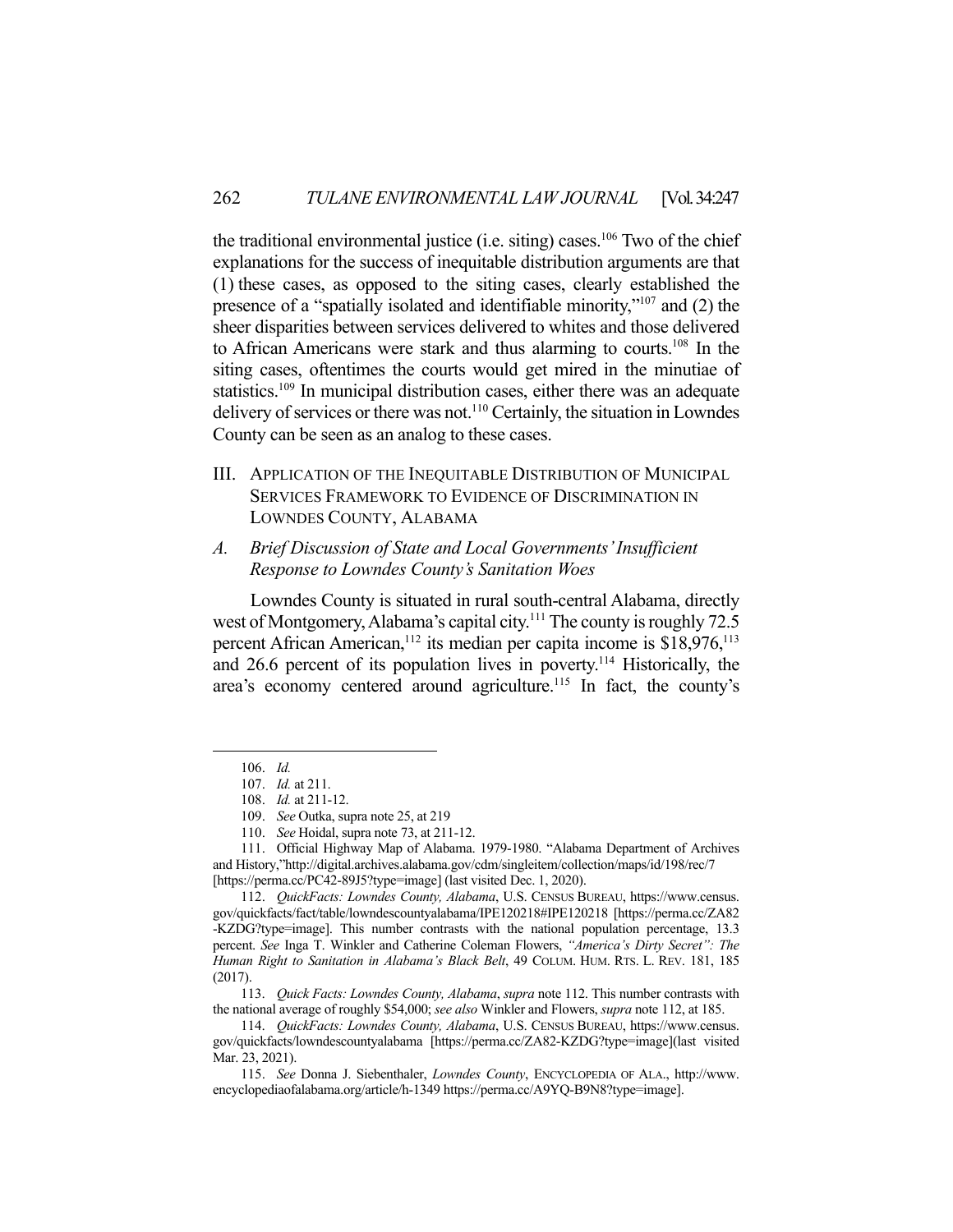farming efforts are greatly enhanced by the dark and rich soil present throughout the county's geography. $116$ 

 In the modern era, however, Lowndes County cannot be separated from its often-times violent history of racism. The county served as a hotbed of civil rights organizing in the 1960s.<sup>117</sup> In fact, the Selma to Montgomery march route ran straight through the middle of the county.<sup>118</sup> Eventually, the activism among disenfranchised African Americans led to a desire for formal political power.<sup>119</sup> After a period of noted violence, a newly created political party formed by Lowndes County African

Several factors make simple solutions to this problem nonviable. Though the Black Belt's rurality makes decentralized systems like septic tanks more economically feasible in many cases than traditional sewer lines, the clay soil that covers many parts of the region will not drain well enough for a traditional septic system. More advanced household systems typically cost as much or more than the median household income of the region.

 <sup>116.</sup> It is the color of the soil that gives Lowndes County's home region its name, the Alabama Black Belt. In recent times, "the Black Belt" has also become a recognized sociological term, a reference to the area's large African American population. It cannot go unmentioned the supporting role that the unique soil plays in this saga. As one researcher posited:

The same rich, fertile clay soils that define the Alabama Black Belt cause problems for septic systems—the most widespread wastewater treatment method for much of the rural US. The soils are dominated by shrink-swell clays which are both poorly draining and easily damage and clog septic field lines as they expand and contract over wet and dry periods. The Natural Resources Conservation Service's (NRCS) Soil Limitations Rating System puts 93.4% of Lowndes County as "very limited" for use as septic tank absorption fields.

Emily Meza, *Examining Wastewater Treatment Struggles in Lowndes County, Alabama* (Apr. 27, 2018) (unpublished Master's project, Duke University), https://dukespace.lib.duke.edu/dspace/ bitstream/handle/10161/16516/MP\_2018\_04\_20\_FinalDraft.pdf?sequence=1&isAllowed=y [https://perma.ccT7YQ-B92P/type=image]. Another researcher wrote:

Danielle Purifoy, *The Contingent Victory of the Alabama Black Belt*, HARV. HUM. RTS.J. ONLINE (2017), https://harvardhrj.com/the-contingent-victory-of-the-alabama-black-belt/ [https://perma. cc/7VVQ-7WUL?type=image].

 <sup>117.</sup> HASAN JEFFRIES, BLOODY LOWNDES (2010) (the seminal work detailing treatment of Lowndes County's role in the Civil Rights Movement). In BLOODY LOWNDES, author Hasan Jeffries explores the Civil Rights Movement as a fight for "freedom rights," the key organizational elements of the Lowndes movement, SNCC and the black power movement in Lowndes, and the development of the Lowndes County Freedom Organization.

 <sup>118.</sup> *See* Siebenthaler, *supra* note 115.

 <sup>119.</sup> Danielle Purifoy, *Stories from a Town Built in the Face of Racist Violence*, SCALAWAG (Jan. 24, 2017), https://www.scalawagmagazine.org/2017/01/stories-from-a-town-built-in-theface-of-racist-violence/ [https://perma.cc/VA4C-7X6B?type=image] (I cite heavily to this source purposely. It is one of the very few sources to detail the career of John Jackson, the founding mayor of White Hall, Alabama, and a central figure in the fight for adequate sanitation. As one can recognize, his story is evidence of overt racism in the denial of municipal services).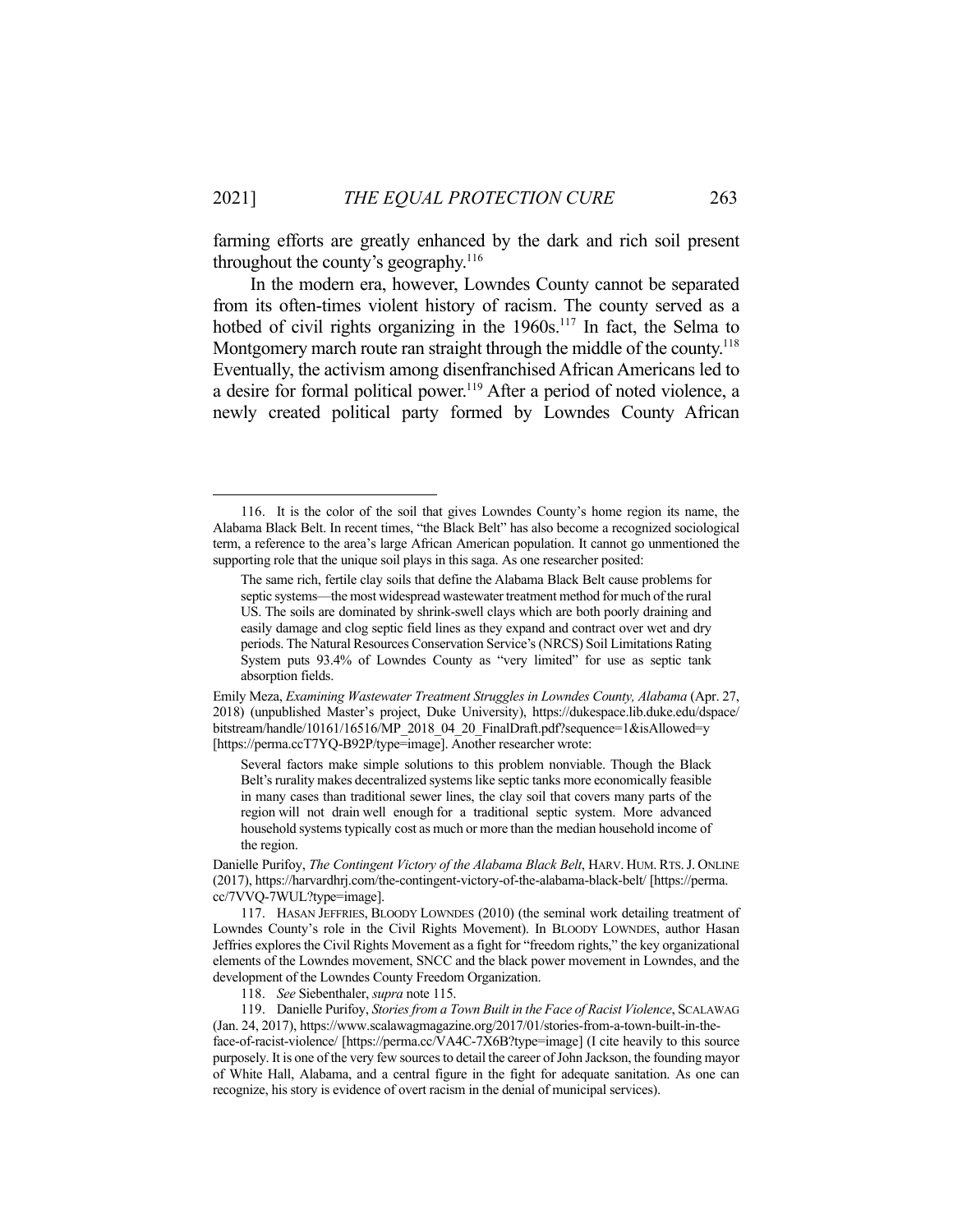Americans, named the Lowndes County Freedom Organization, garnered marginal success at the ballot box.<sup>120</sup>

 The story of White Hall, Alabama's incorporation provides a particularly revealing example of how white officials denied equitable delivery of sanitation services. In the late 1970s, the white supremacist model of governance maintained its hold on the county, and seeped into the county government's decisions on how to distribute government services.<sup>121</sup> This fact angered organizer John Jackson to the point that he petitioned the state of Alabama and Lowndes County to incorporate White Hall, a predominately African American hamlet, as an independent municipality.<sup>122</sup> Jackson reckoned that incorporation would allow for state and federal funding for a "basic water and sewer infrastructure" because "[c]ounty government simply would not . . . provide such basic public services."<sup>123</sup> Though Jackson was successful in the incorporation effort, success was fleeting due to "the persistence of white supremacist politics played at the county and state level by officials who were the descendants of the white residents and officials who terrorized Black people in the 1960s."124 In short, the White Hall story is typical of the animus shown to African Americans in the provision of services throughout the county.

 This local history, combined with nationwide trends in the development of sanitation systems, have made for tragic consequences. When much of the water and sanitation infrastructure was constructed, minority communities were among those systematically excluded from service areas.<sup>125</sup> In addition, present-day infrastructure funding strategies also indicate the presence of discrimination. State loan programs, such as the Clean Water State Revolving Fund,<sup>126</sup> prioritize "creditworthiness over

 <sup>120.</sup> *See* JEFFRIES, *supra* note 117, at 205.

 <sup>121.</sup> *See* Purifoy, *supra* note 119.

 <sup>122.</sup> *See id.*

 <sup>123.</sup> *See id.*

 <sup>124.</sup> *See id.*

 <sup>125.</sup> *See* PATRICIA A. JONES AND AMBER MOULTON, UNITARIAN UNIVERSALIST SERV. COMM., THE INVISIBLE CRISIS: WATER AFFORDABILITY IN THE UNITED STATES (2016) http://uswateralliance.org/sites/uswateralliance.org/files/Invisible%20Crisis%20-%20Water%20 Affordability%20in%20the%20US.pdf ("U.S. water and sewer infrastructure, much of which is over 80 years old, has often excluded low-income and minority neighborhoods and towns, Native American communities, and low-income rural areas.").

 <sup>126.</sup> STATE REVOLVING FUND, ALABAMA DEPARTMENT OF ENVIRONMENTAL MANAGEMENT, http://adem.alabama.gov/programs/water/srf.cnt [https://perma.cc/4F2E-5PJM? type=image] (last visited Dec. 7, 2020) ("The Clean Water State Revolving Fund (CWSRF) and the Drinking Water State Revolving Fund (DWSRF) are low interest loan programs intended to finance public infrastructure improvements in Alabama. The programs are funded with a blend of state and federal capitalization funds.").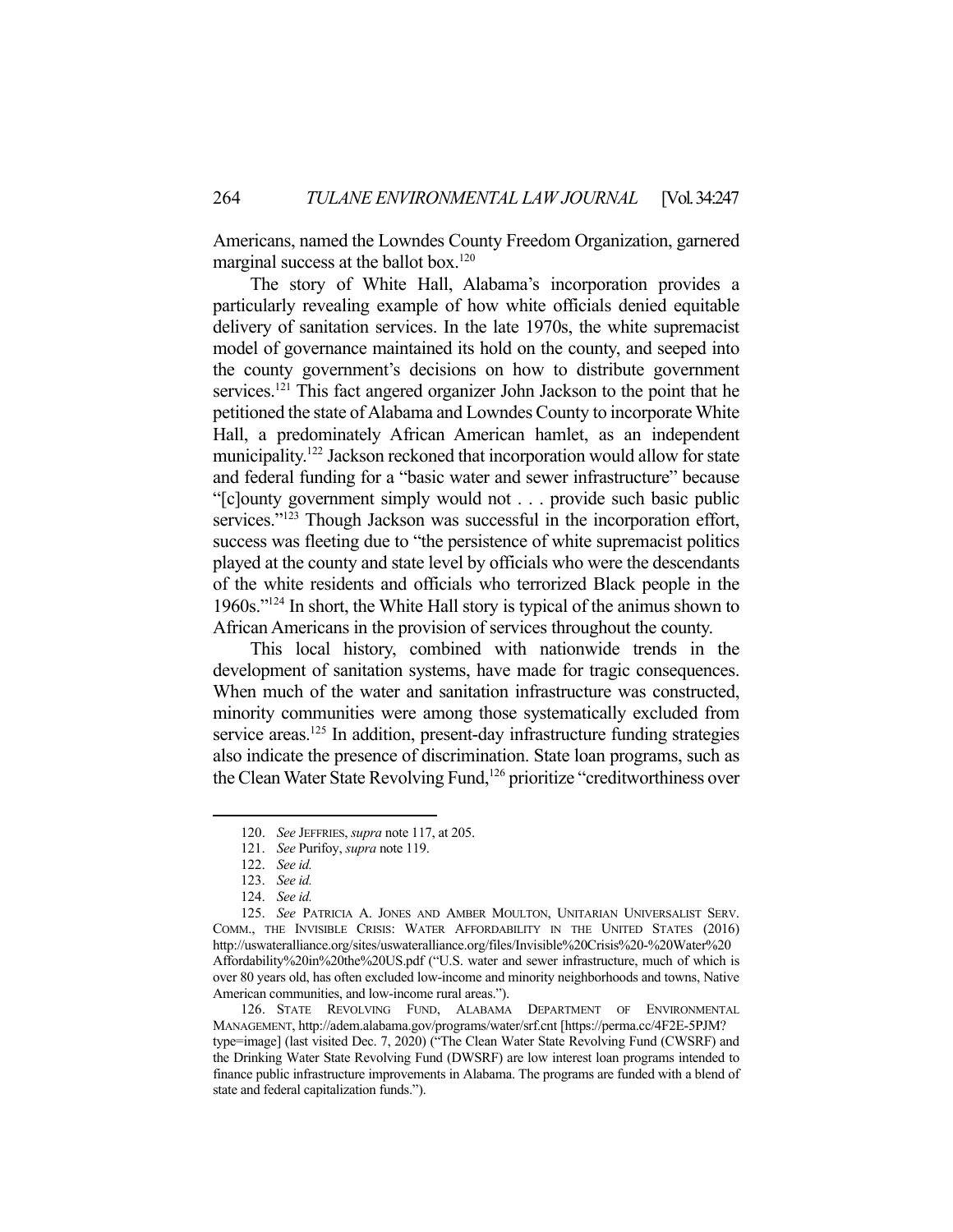necessity in making funding decisions,"<sup>127</sup> which in turn perpetuates a gross cycle of racism. Predominately African American communities, particularly in Alabama, have lacked access to credit due to a variety of factors including historical redlining<sup>128</sup> and low tax bases.<sup>129</sup> Furthermore, "most Black Belt communities cannot pursue economic development without access to credit and credit access generally requires some economic development."130 Without adequate sanitation infrastructure in place, economic development efforts have been fruitless.131 As such, under the current conditions, the odds that Lowndes County communities will receive large-scale grants are dubious.

 Compellingly, noted actors within this tragedy—both within the activist class and the government—have alleged that race was a motivating factor in the selection of where to build formal sanitation systems. In numerous interviews, Catherine Coleman Flowers, a prominent local activist for the equalization of sanitation services, pointed to entrenched racism as a driving force behind the lack of operational sanitation systems. In one interview, Coleman stated,

[A]s a result [African Americans] that stayed in the area [post-slavery], there were no jobs, no investment in terms of infrastructure to keep people in the area. Even to the point that where they did have wastewater treatment, you can trace it back to those areas that were first inhabited largely by white populations. And even in the two towns that had wastewater infrastructure, it stopped, you know, where the Black community started. So those legacies still exist to this day.<sup>132</sup>

 <sup>127.</sup> Purifoy, *supra* note 119.

 <sup>128.</sup> Redlining was a policy that was conducted chiefly by the federal Home Owner's Loan Corporation whereby minority communities were outlined in red ink and labeled as not creditworthy. The effects of this policy, made illegal 50 years ago, are still being felt today. Tracy Jan, *Redlining Was Banned 50 Years Ago. It's Still Hurting Minorities Today*, WASH. POST (Mar. 28, 2018), https://www.washingtonpost.com/news/wonk/wp/2018/03/28/redlining-was-banned-50-years-ago-its-still-hurting-minorities-today/ [https://perma.cc/N36G-NNFE?type=image].

 <sup>129.</sup> *See* Purifoy, *supra* note 119.

 <sup>130.</sup> *Id.*

 <sup>131.</sup> Danielle Purifoy, *In Lowndes County, Getting Free Means Getting Infrastructure*, SCALAWAG (Feb. 13, 2017), (quoting Catherine Coleman Flowers, "I found out [economic development] couldn't happen without infrastructure. Because a lot of places are not going anywhere if you don't have certain types of infrastructure—be it natural gas, electricity, water, and wastewater treatment. And there was no wastewater treatment.").

 <sup>132.</sup> Anita Rao & Frank Stasio, *Catherine Coleman Flowers Fights for Sanitation as a Human Right*, WUNC (Apr. 12, 2017), https://www.wunc.org/post/catherine-coleman-flowersfights-sanitation-human-right [https://perma.cc/BDE6-WMLP?type=image].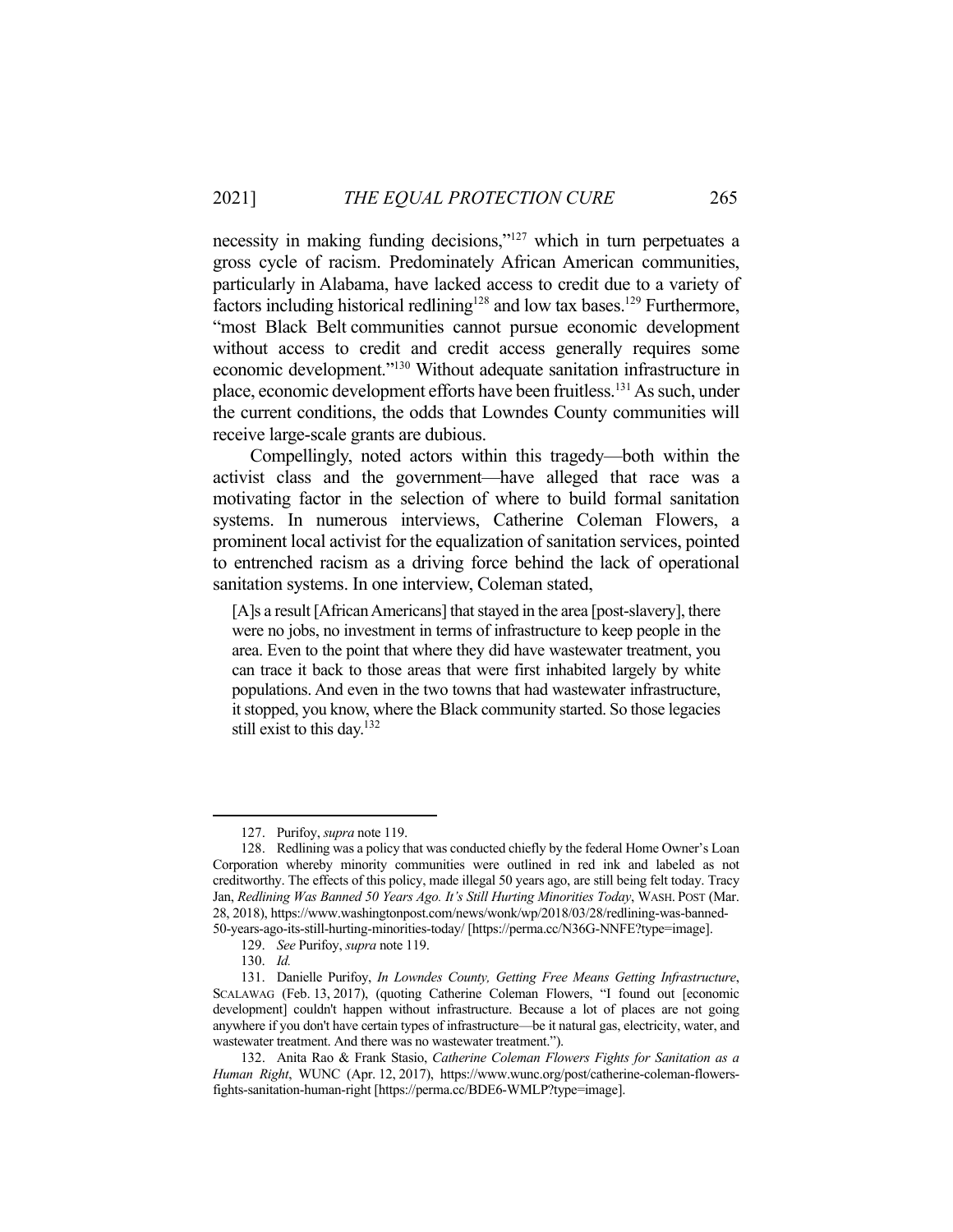Perhaps most tellingly, Alabama's state health officer<sup>133</sup> responded to an interviewer's question on the subject:

There's a clear racial disparity here, there's no question about it. I think people who are impoverished of any color, but particularly African American people who are impoverished lack the social capital to be able to get their problems addressed. They are unable to get government to answer to them in the way that people who are more well off or have better connections can do.<sup>134</sup>

Acute inadequacies are not simply present among households with individual septic systems. Even in areas of the county where there is

Ostrovsky: How many households would you say don't have proper sewage facilities?

 <sup>133.</sup> The Alabama state health officer acts as the agency head of the Alabama Department of Public Health. Ala Code 22-2-8 ("The State Health Officer shall exercise general supervision over county boards of health and county health officers . . ., take prompt measures to prevent such invasions and keep the Governor and the Legislature informed as to the health conditions prevailing in the state, especially as to outbreaks of any of the diseases enumerated in Chapter 11 of this title, and submit to the Governor and Legislature such recommendations as he deems proper to control such outbreaks.").

 <sup>134.</sup> The quote, when placed in full context of the PBS NewsHour report, is no less arresting for its implications of race and the distribution of sanitation systems. It is the position of the author that the candor and concern exhibited by Alabama's chief health official in this discourse should be applauded. The partial transcript read:

Alabama State Health Officer: Far too many. Although we don't have great data on that, we have made efforts in the past to try to count those numbers, but we don't have a way that we're confidently collecting all that information. In Lowndes County, for example, we think those numbers could be, you know, maybe 20 percent, you know, or it could be significantly higher, or it might be lower, but we know it's a substantial number of the population.

Ostrovsky: When we interviewed Philip Alston, he told us that he got the sense that the local authorities didn't feel that it was their responsibility, and not only that, they didn't know how big an issue it was because they'd never conducted a survey.

Harris: I don't know about every person that he spoke with, but clearly it's an issue. We've identified it as an issue and we've tried to educate local people on how important it is.

Ostrovsky: *Do you think there's a problem where you see the better off white part of town being connected to the sewer system, and the poor, worse off black part of town not being connected to the system here in Lowndes County?* 

Alabama State Health Officer: *There's a clear racial disparity here, there's no question about it. I think people who are impoverished of any color, but particularly African American people who are impoverished lack the social capital to be able to get their problems addressed. They are unable to get government to answer to them in the way that people who are more well off or have better connections can do* (emphasis added).

*The Story of American Poverty, As Told by One Alabama County*, PBS NEWSHOUR (July 7, 2018, 3:19 PM), https://www.pbs.org/video/the-story-of-american-poverty-as-told-by-one-alabamacounty-1530988828/.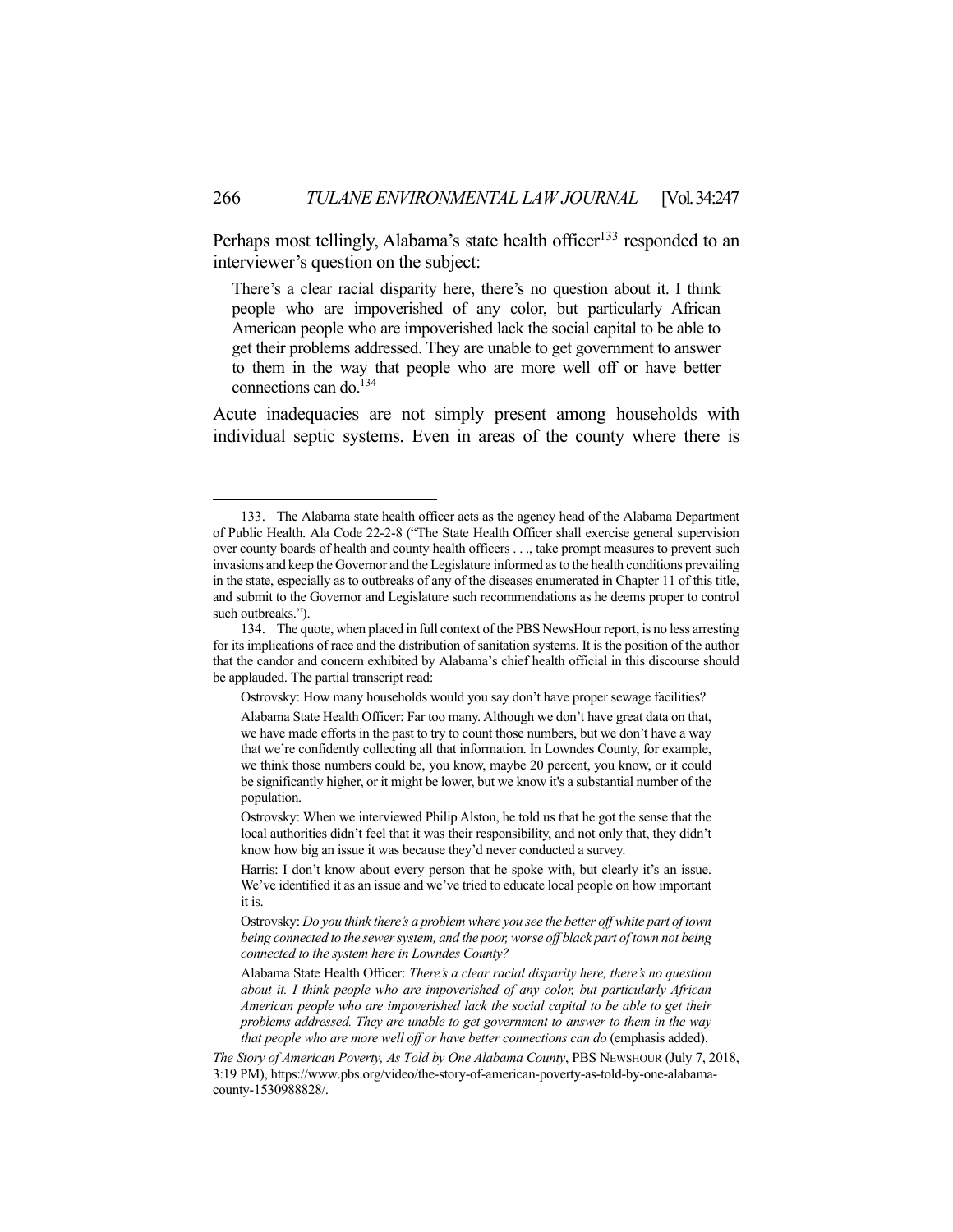municipal sanitation infrastructure, there are often extreme deficiencies.<sup>135</sup> For example, the town of Hayneville employs a lagoon style sewage system.<sup>136</sup> In the event of heavy rain, the system tends to brim over and seep into the backyards of the subdivision that immediately abuts the lagoons.<sup>137</sup> Revealingly, the municipality placed the two lagoons constituting its wastewater management infrastructure immediately behind an overwhelmingly African American neighborhood.<sup>138</sup> Residents have alleged that such a governmental action constitutes racial animus.<sup>139</sup>

 Not only has the delivery of municipal services proven inadequate, but the failure to respond effectively to shortfalls has also sparked allegations of disparate treatment. In particular, the Alabama Department of Public Health has categorically denied the presence of hookworm and other tropical diseases despite independent scientific evidence to the contrary.140 Further, the state of Alabama still maintains statutes that deem "the maintenance or use of insanitary sewage collection" a misdemeanor, putting Lowndes County residents at risk of arrest.<sup>141</sup> Taking into account Lowndes County's troubling history of racism and the contemporary remarks of researchers and government officials, a compelling case can be made that inequitable sanitation services exist due to state and local governments' employment of intentional discrimination.

 <sup>135.</sup> *See* Pilkington, *supra* note 2. Fort Deposit houses its own municipal wastewater system. *See* FORD DEPOSIT WATER WORKS & SEWER, http://fortdepositwater.com [https://perma. cc/5X9N-GKN9?type=image] (last visited Feb. 1, 2021).

 <sup>136.</sup> A lagoon style sanitation system consists of large ponds that hold in a town's waste. *"Environmental Racism": How Alabama's Sewage Crisis is Affecting the State's Poorest*, IN THE NOW (Feb. 20, 2019), https://www.youtube.com/watch?v=Iqq8omDQrJ8.

 <sup>137.</sup> *See id.* 

 <sup>138.</sup> *See id.*

 <sup>139.</sup> *See id.* 

 <sup>140.</sup> Press Release, Alabama Department of Public Health, Notice: Environmental Study in Lowndes County, Alabama, Fails to Prove Hookworm Infection (Apr. 9, 2018), https://www. alabamapublichealth.gov/infectiousdiseases/assets/hookworm-notice.pdf [https://perma.cc/PG7 U-TRQA?type=image] (Put simply, it is the position of the state of Alabama that hookworm infections are not "statistically significant.").

 <sup>141.</sup> *See* Winkler and Flowers, *supra* note 112, at 191-92 ("Not only are low-income homeowners individually responsible for wastewater disposal with little support from the authorities, but they can also be charged for failing to put sanitation systems in place. . . . Between 1999 and 2002, arrest warrants were issued for a number of people, but the Department of Public Health claims that this is no longer present practice. Those who were charged, however, have an arrest on their criminal record—simply because they did not have the means to put in place sanitation infrastructure. . . . The arrests and prosecution of people living in poverty and people of color in Lowndes County reinforces structural violations of basic human rights that have long been a part of Alabama's history.").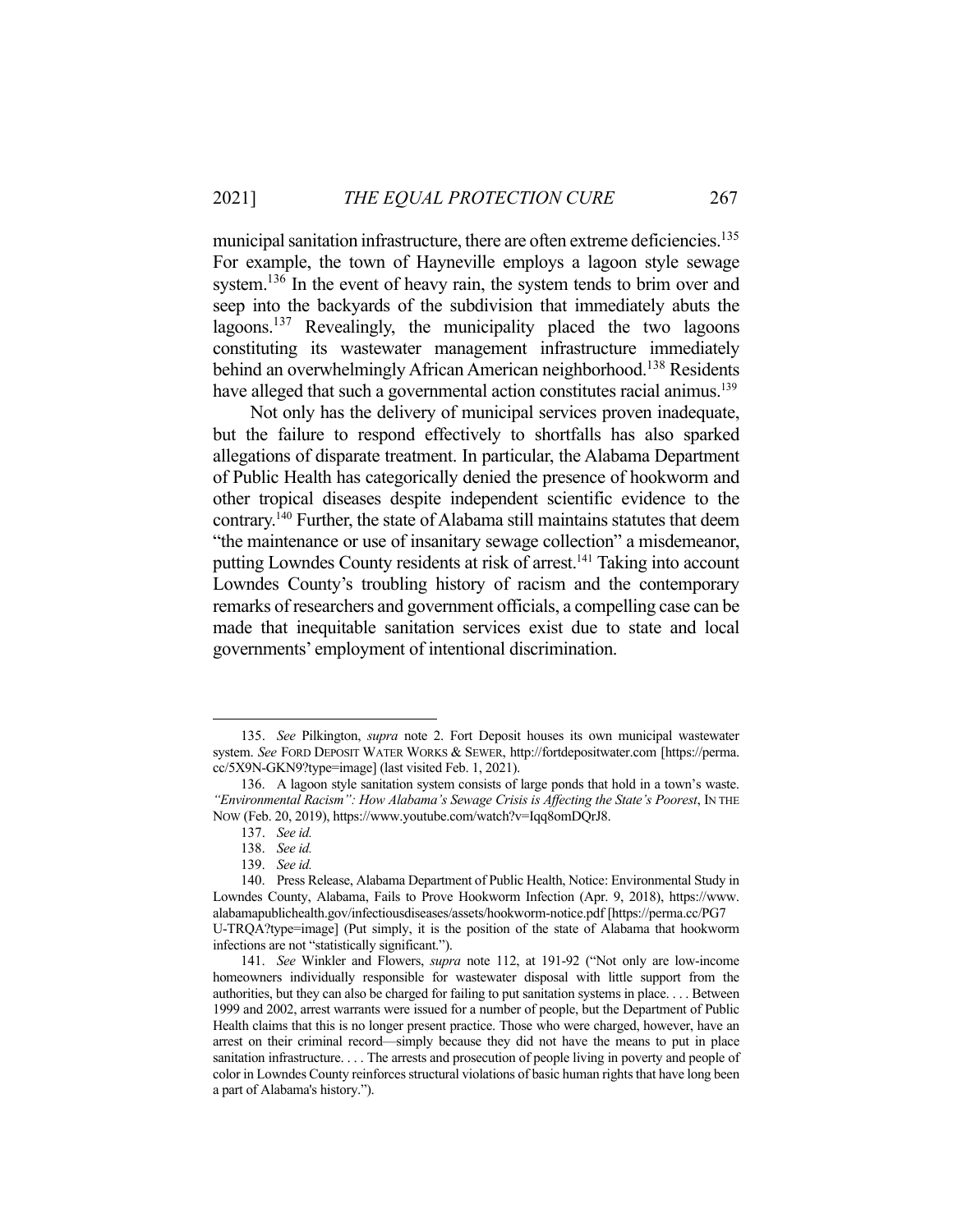### *B. Application of Evidence to the* Johnson v. City of Arcadia *Test*

 In *Johnson v. City of Arcadia*, the court fashioned a three-part test to determine whether a denial of governmental services rises to the level of a constitutional violation: "(1) existence of racially identifiable neighborhoods in the municipality; (2) substantial inferiority in the quality or quantity of the municipal services and facilities provided in the Black neighborhood; and, (3) proof of intent or motive."142 By briefly applying evidence from the information detailed above to the Johnson test, it is apparent that the denial of services in Lowndes County was the result of purposeful racial discrimination.

 Although Lowndes County is overwhelmingly African American, there are pockets of concentrations of white residents, historically including two of the largest population centers and hubs of commerce, Hayneville and Fort Deposit.<sup>143</sup> In contrast, the population of the town of White Hall—which is comparable in size to Fort Deposit and Hayneville—is ninety-eight percent African American.<sup>144</sup> Furthermore, White Hall has historically been largely populated by Black landowners, and was an epicenter of protest during the Civil Rights Movement.145 Yet Hayneville and Fort Deposit are the only towns in Lowndes County serviced by centralized sewer systems.<sup>146</sup> Although White Hall lobbied for years for a municipal sewer system of its own, the county government denied the efforts, sparking an incorporation campaign on White Hall's behalf.147

 <sup>142. 450</sup> F. Supp. 1363, 1379 (M.D. Fla. 1978).

 <sup>143.</sup> Hayneville has a relatively low percentage of whites, 10.5 percent, but is still higher than towns of comparative size. *See Hayneville*, ENCYCLOPEDIA OF ALA., http://www.encyclopedia ofalabama.org/article/h-2938 [https://perma.cc/LD5R-EHHK?type=image]. Fort Deposit's white population, on the other hand, constitutes 17.4 percent of the overall total. *Fort Deposit*, ENCYCLOPEDIA OF ALA., http://www.encyclopediaofalabama.org/article/h-3017 [https://perma.cc/ RN2W-T8X2?type=image]. Furthermore, a noted history of coordinated exclusion of blacks from the city of Fort Deposit took place in the mid-twentieth century. *See* JEFFRIES, *supra* note 117, at 2-3 ("Fort Deposit's black population, which hovered around sixty percent, fell noticeably below the local standard; at the time, the black population in the entire county was eighty percent. The relatively low concentration of African Americans made Fort Deposit an oasis of sorts for whites and a particularly dangerous place for blacks.").

 <sup>144.</sup> James P. Kaetz, *White Hall*, ENCYCLOPEDIA OF ALA., http://www.encyclopediaof alabama.org/article/h-3381 [https://perma.cc/MF8F-FZF5?type=image].

 <sup>145.</sup> *See id.*

 <sup>146.</sup> *See* Lowndes County, LOWNDES COUNTY EDC, https://lowndescountyedc.com/factsdata/utilities [https://perma.cc/E2HR-8HPD?type=image].

 <sup>147.</sup> *See* Purifoy, *supra* note 119.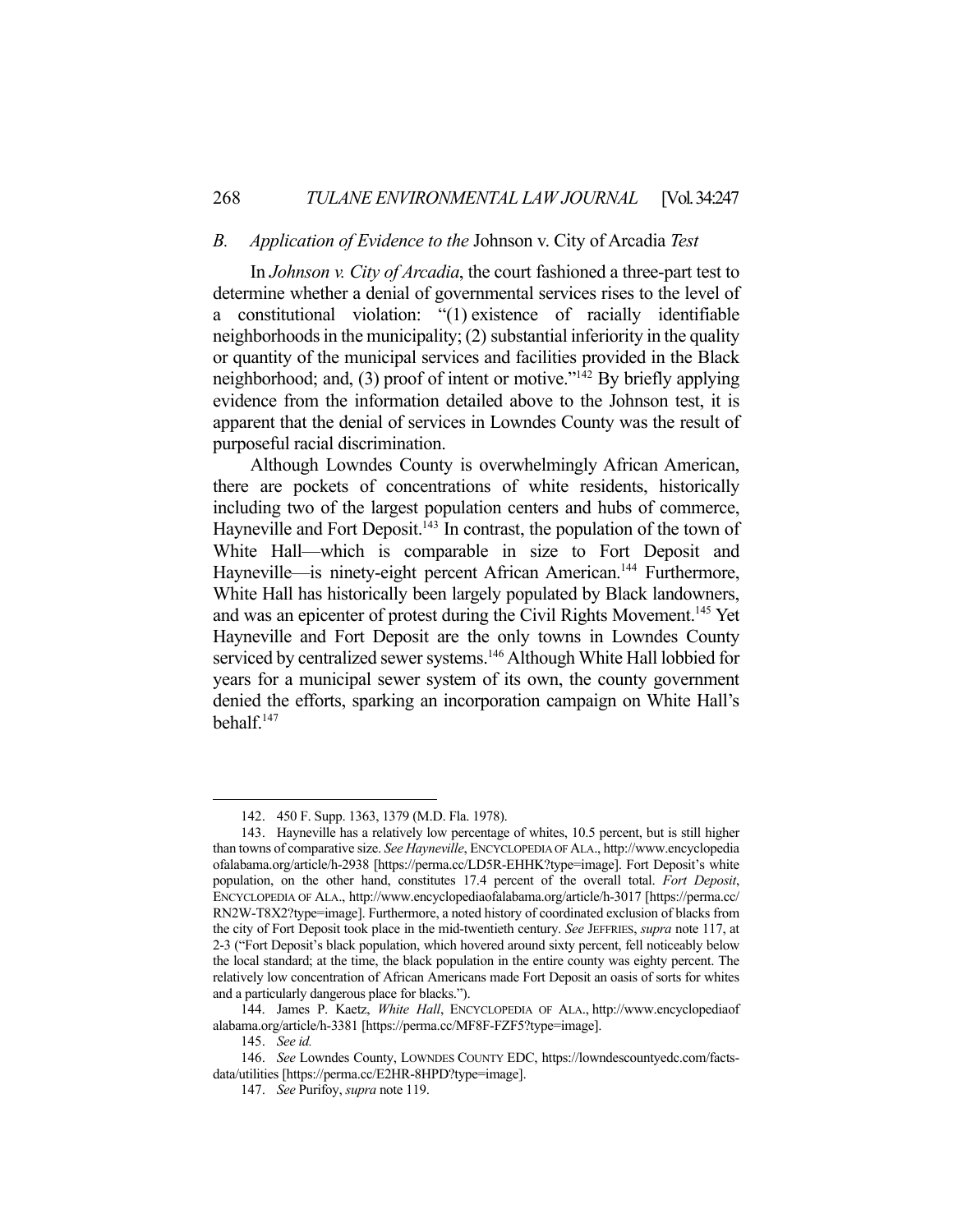It has been well-established that, especially outside of the municipal sewer systems, sanitation conditions are dire.<sup>148</sup> Raw sewage in yards and streets is commonplace, and resultant tropical diseases are becoming more of an inevitability for Lowndes residents.149 County governments have sited sewage containers especially prone to flooding immediately behind an African American neighborhood.150 Furthermore, perhaps few other counties in America have a more decisive history of formal racism than Lowndes.<sup>151</sup> Furthermore, a chief state government official tasked with protecting public health stated that race is an inextricable element in the sewage crisis.<sup>152</sup> These facts, taken together, and applied to the Johnson test indicate clearly that (1) there are neighborhoods distinguishable by race, (2) there is a gross disparity in the provision of sewerage, and (3) when the systems were set up, there was potential intent to discriminate. As such, it can be argued that the county government purposely discriminated against its African American citizens in denying the equitable provision of municipal services.

## IV. IN THIS CASE, THE STATE OF ALABAMA AND LOWNDES COUNTY CANNOT WITHSTAND STRICT SCRUTINY

 Generally, courts will apply one of three standards when examining the constitutionality of governmentally created classifications. 153 Strict scrutiny is considered the most exacting.<sup>154</sup>

#### *A. The Strict Scrutiny Standard*

 Any imposition of a racial classification by a governmental actor must withstand strict scrutiny review.155 When the plaintiff "succeeds in establishing racial predominance," the burden shifts to the governmental actor.156 The government must then prove that the racial classification is "narrowly tailored to achieve a compelling interest."<sup>157</sup> Whether an action is "narrowly tailored" to further a "compelling interest" are two separate

 <sup>148.</sup> *See* Gilpin, *supra* note 7.

 <sup>149.</sup> *See* John Hope Franklin, *supra* note 4.

 <sup>150.</sup> *See "Environmental Racism," supra* note 136.

 <sup>151.</sup> *See* JEFFRIES, *supra* note 117, at 4-5.

 <sup>152.</sup> *See The Story of American Poverty*, *supra* note 134.

 <sup>153.</sup> *See* Pollvogt, *supra* note 29, at 743-44.

 <sup>154.</sup> *See* Galloway, *supra* note 33.

 <sup>155.</sup> *See* Adarand Constructors, Inc. v. Pena, 515 U.S. 200 (1995).

 <sup>156.</sup> Bethune-Hill v. Virginia State Bd. of Elections, 137 S. Ct. 788, 800-01 (2017).

 <sup>157.</sup> *See id.* at 801.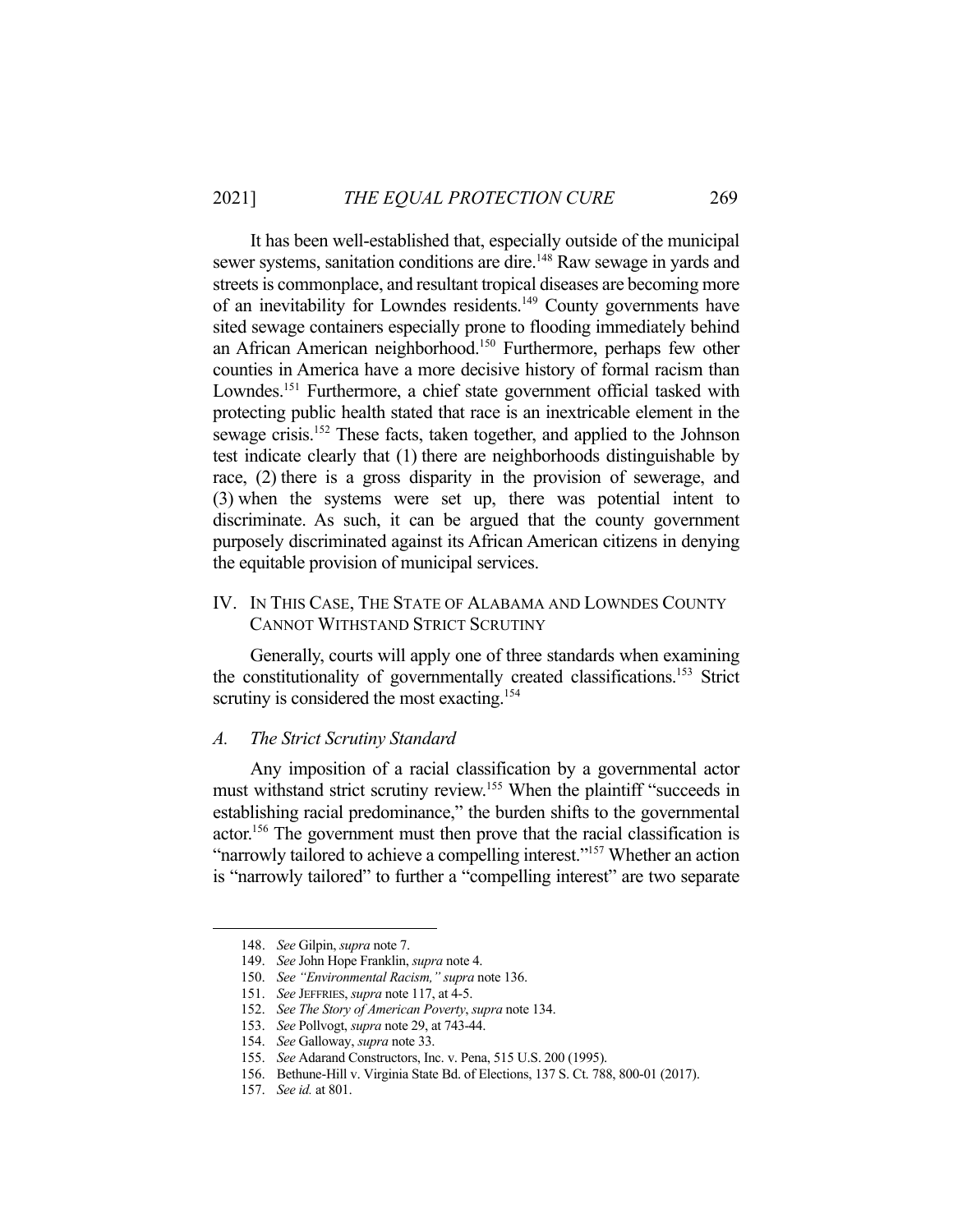questions.158 The rationale behind the "narrowly tailored" requirement is to ensure that "the means chosen 'fit' th[e] compelling goal so closely that there is little or no possibility that the motive for the classification was illegitimate racial prejudice or stereotype."159 Separately, a compelling governmental interest is something more than an important, or even legitimate, interest.160 Instead, the interest must be of paramount importance.<sup>161</sup> The strict scrutiny standard is the most stringent standard, and as such, when the burden shifts, is exceedingly difficult for the government actors to overcome.162

## *B. Strict Scrutiny Applied*

Having shown that municipal services were inequitably distributed on account of race, the burden shifts to the governmental actor to prove a narrowly tailored action in order to further a compelling governmental interest. The most conceivable argument for the State of Alabama and Lowndes County is that that the governments have a compelling state interest in protecting state and local taxpayers from the costly burdens of sewer system construction. However, "saving money is a legitimate state interest but not a compelling one."163

 As a secondary argument, the governmental bodies might allege that each entity possesses a right to establish and contract political subdivisions as it sees fit, including the maps determining where a sanitary system would be constructed and operated. However, the Court held in *Gomillion*, that while the determination of the shapes of political subdivisions are an "importan[t] aspect of the State's political power," it is not "absolute" and

 <sup>158.</sup> As in *Sherbrooke*, where the court conducted two separate analyses. *See* Sherbrooke Turf, Inc. v. Minnesota Dept. of Transp., 345 F.3d 964, 970-971 (8th Cir. 2003).

 <sup>159.</sup> *See* Grutter v. Bollinger, 539 U.S. 306, 333 (2003) (quoting City of Richmond v. J.A. Croson Co., 488 U.S. 469, 493 (1989)).

 <sup>160.</sup> Ronald Steiner, Compelling State Interest, THE FIRST AMENDMENT ENCYCLOPEDIA, https://www.mtsu.edu/first-amendment/article/31/compelling-state-interest [https://perma.cc/NK8 M-6PVH?type=image].

 <sup>161.</sup> See Caleb C. Wolanek and Heidi Liu, *Applying Strict Scrutiny: An Empirical Analysis of Free Exercise Cases*, 78 MONT. L. REV. 275, 287-88 (2017) ("If this requirement 'really means what it says,' then interests are compelling only when they are of the highest order."). Common examples of compelling governmental interests asserted by governmental actors, include "[p]rison safety and security," "[p]ublic health," and "[g]ender equality." *See id.* at 294.

 <sup>162.</sup> Adam Winkler, *Fatal in Theory and Strict in Fact: An Empirical Analysis of Strict Scrutiny in the Federal Courts*, 59 VAND. L. REV. 793, 824-25 (2006) (arguing that based on an empirical study of cases between 1992 and 2002, strict scrutiny is "becoming more difficult for laws to satisfy.").

 <sup>163.</sup> STEVEN D. JAMAR, CONSTITUTIONAL LAW: POWER, LIBERTY, AND EQUALITY 877 (2017).